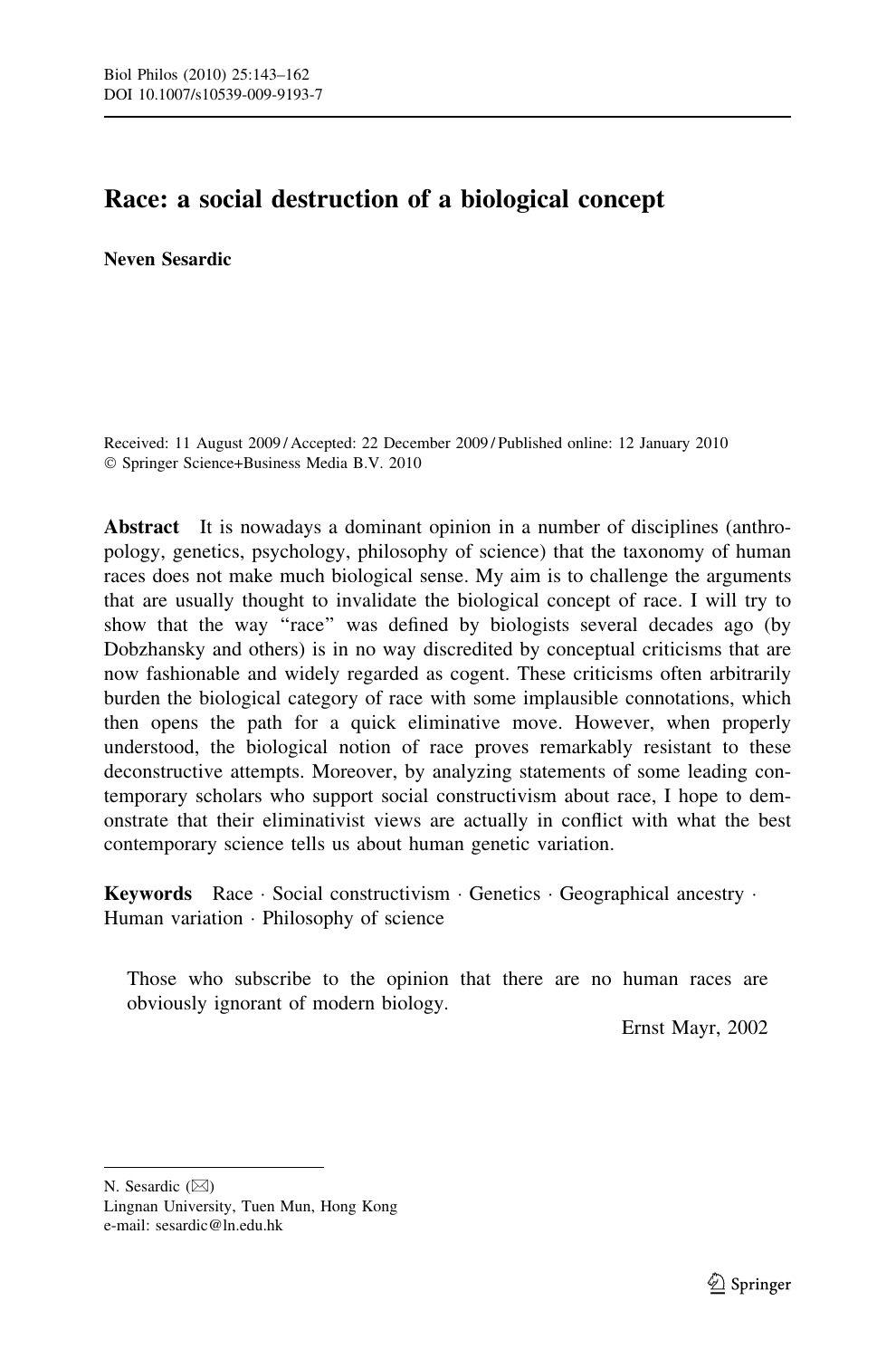### Introduction

A number of contemporary philosophers, anthropologists, geneticists, evolutionary biologists and psychologists have argued for some time that the concept of race does not have a biological reality. But what is actually being denied here? What exactly does it mean that a concept has (or does not have) a biological reality?

To paraphrase the title of Quine's famous article ''Three Grades of Modal Involvement'', the concept of race has three possible grades of biological involvement. First, the basic meaning of "race" seems to imply that, due to a common ancestry, members of a given race A will display increased genetic similarity, which will make them in some way *genetically* different from individuals belonging to another race, B. Second, it is frequently assumed that A-individuals will also differ systematically from B-individuals with respect to some genetically determined morphological characteristics (skin color, hair texture, facial features, etc.), with these morphological differences being the basis for the common-sense racial recognition and classification. And third, A-individuals could differ from B-individuals with respect to some genetically determined psychological characteristics as well. So in discussing the concept of race, its three grades of biological involvement are three kinds of racial differentiation that are rooted in biology: genetic, morphological and psychological.

Each of these three ways of connecting race with biology has been widely disputed. Various general arguments against the biological underpinnings of race have convinced a lot of people, although they should not have. Despite the flawed logic of most of these deconstructive attacks, the biological concept was in the end hastily and clumsily dismantled. Learned societies issued statements disowning the concept and many leading experts in the relevant fields joined in by insisting that this pure ''social construction'' has no counterpart in the subject matter of life sciences, that ''the concept of race has no genetic or scientific basis'' (Craig Venter), or that it is ''biologically meaningless'' (Schwartz [2001,](#page-19-0) 1392). In a very influential article it has even been suggested that the reality of human races is another common sense ''truth'' destined to follow the flat Earth into oblivion (Diamond [1994,](#page-18-0) 82). Similarly, in the publicly acclaimed PBS series ''Race: The Power of an Illusion'' (2003), anthropologist Alan Goodman said ''To understand why the idea of race is a biological myth requires a major paradigm shift, an absolute paradigm shift, a shift in perspective. And for me, it's like seeing, you know, what it must have been like to understand that the world isn't flat''.

In this paper I will try to bring the notion of race back into the open, dust it off a little and reevaluate its scientific status. I will separately discuss the three grades of biological involvement mentioned above: genetic, morphological and psychological differentiation.

But first a few words about a frequent attempt to undermine the concept of race by arbitrarily adding to its definition some blatantly unacceptable assumptions.

### Defining the race away

Naomi Zack claims that those who believe in the existence of human races ''to this day... assume the following: (1) races are made up of individuals sharing the *same*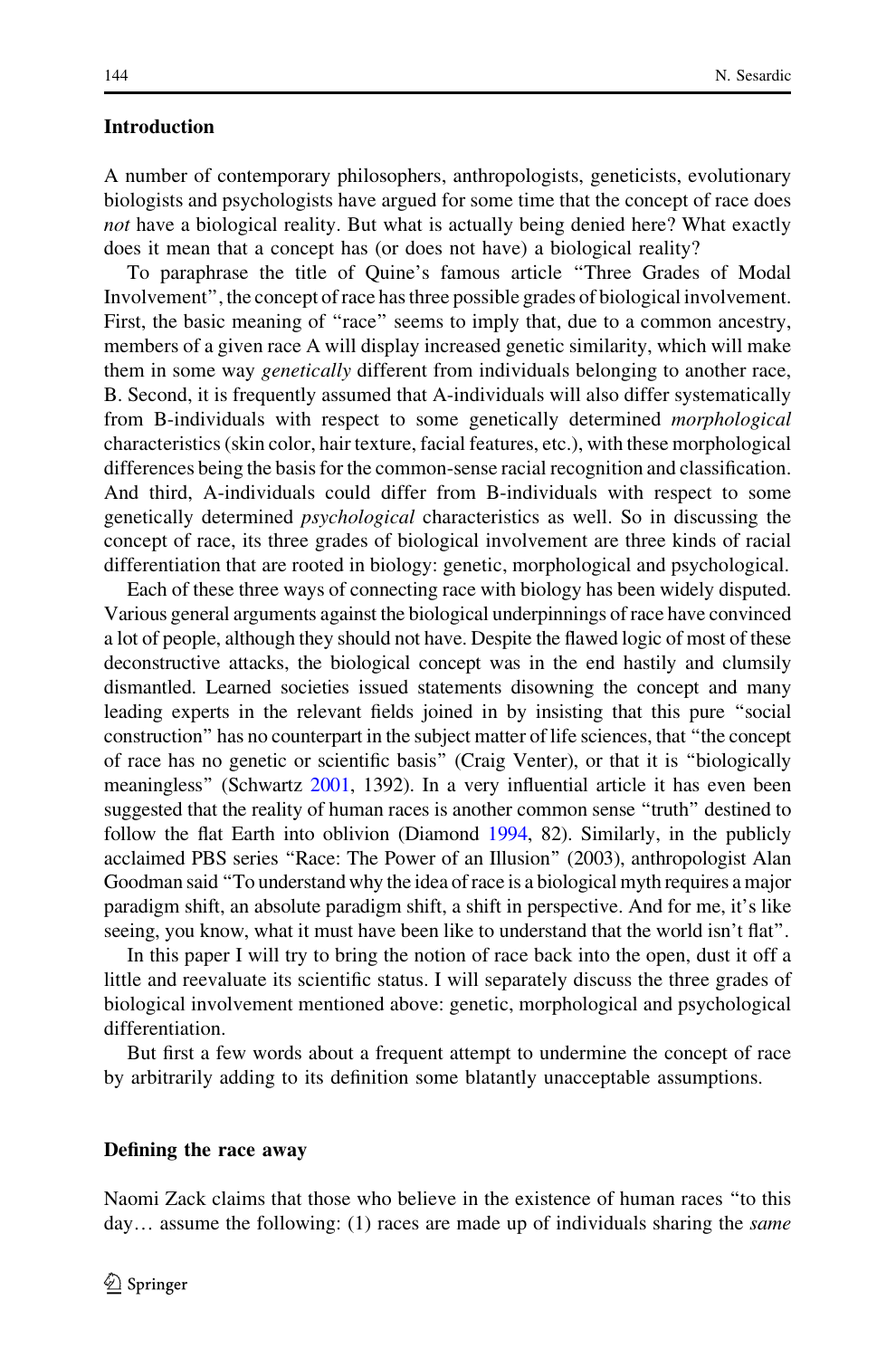essence; (2) each race is *sharply discontinuous* from all others..." (Zack [2002](#page-19-0), 63 italics added).

Zack is wrong. First, as many philosophers have pointed out, the everyday concept of race ''has been greatly influenced by science'' (Andreasen [2005,](#page-18-0) 100, cf. Appiah [1999](#page-18-0), 269). Therefore there is no reason to think that the ordinary notion of race would ''to this day'' be so rigidly determined by such a completely outdated and long discredited essentialist taxonomy. Second, it is actually dubious whether the view of races as ''sharply discontinuous'' groups was ever the received view in science. After all, despite the usual criticisms of the pre-Darwininan ''typological'' thinking, even the very first systematic scientific work on human races was not essentialist in Zack's sense, as shown in the following quotation from the book first published in 1776:

For although there seems to be so great a difference between widely separate nations, that you might easily take the inhabitants of the Cape of Good Hope, the Greenlanders, and the Circassians for so many different species of man, yet when the matter is thoroughly considered, you see that all do so run into one another, and that one variety of mankind does so sensibly pass into the other, that you cannot mark out the limits between them. (Blumenbach [2005,](#page-18-0) 98–99—italics added)

Sally Haslanger states that ''our everyday racial classifications do not track meaningful biological categories''. She explains: ''there are no 'racial genes' responsible for the different clusters of physical or cultural differences between members of racial groups..." (Haslanger [2005,](#page-18-0) 266) Indeed, if our everyday racial classifications required the existence of some special ''racial genes'', any connection with currently accepted biological categories would be immediately lost. But since Haslanger gives no support at all for her claim that the common sense notion of race is inextricably linked with such a demonstrably false assumption, it is fair to conclude that she has actually done nothing to show that ''our everyday racial classifications do not track meaningful biological categories''.

Philip Kitcher also sets up a similar straw man concept, which he then easily knocks down:

Contemporary genetic studies of human populations have revealed that there are no alleles distinctive of this race or of that, and, although a few researchers like J. Philippe Rushton—''ogre naturalists,'' as Ian Hacking aptly dubs them—continue to seek such simple genetic differences, there is a widespread consensus among anthropologists that races are not ''biologically real''. (Kitcher [2007,](#page-18-0) 293–4)

Among contemporary scientists, Rushton is one of the main defenders of the biological reality of the everyday concept of race. Anyone who is even superficially acquainted with his work will recognize how unfair and inappropriate it is to refer to his research program as seeking ''alleles distinctive of this race or of that''. In fact, if Kitcher's parody were true, it would be inexplicable how it could happen that Rushton's articles containing such scientific nonsense were favorably judged by academic referees and accepted for publication in leading scholarly journals. The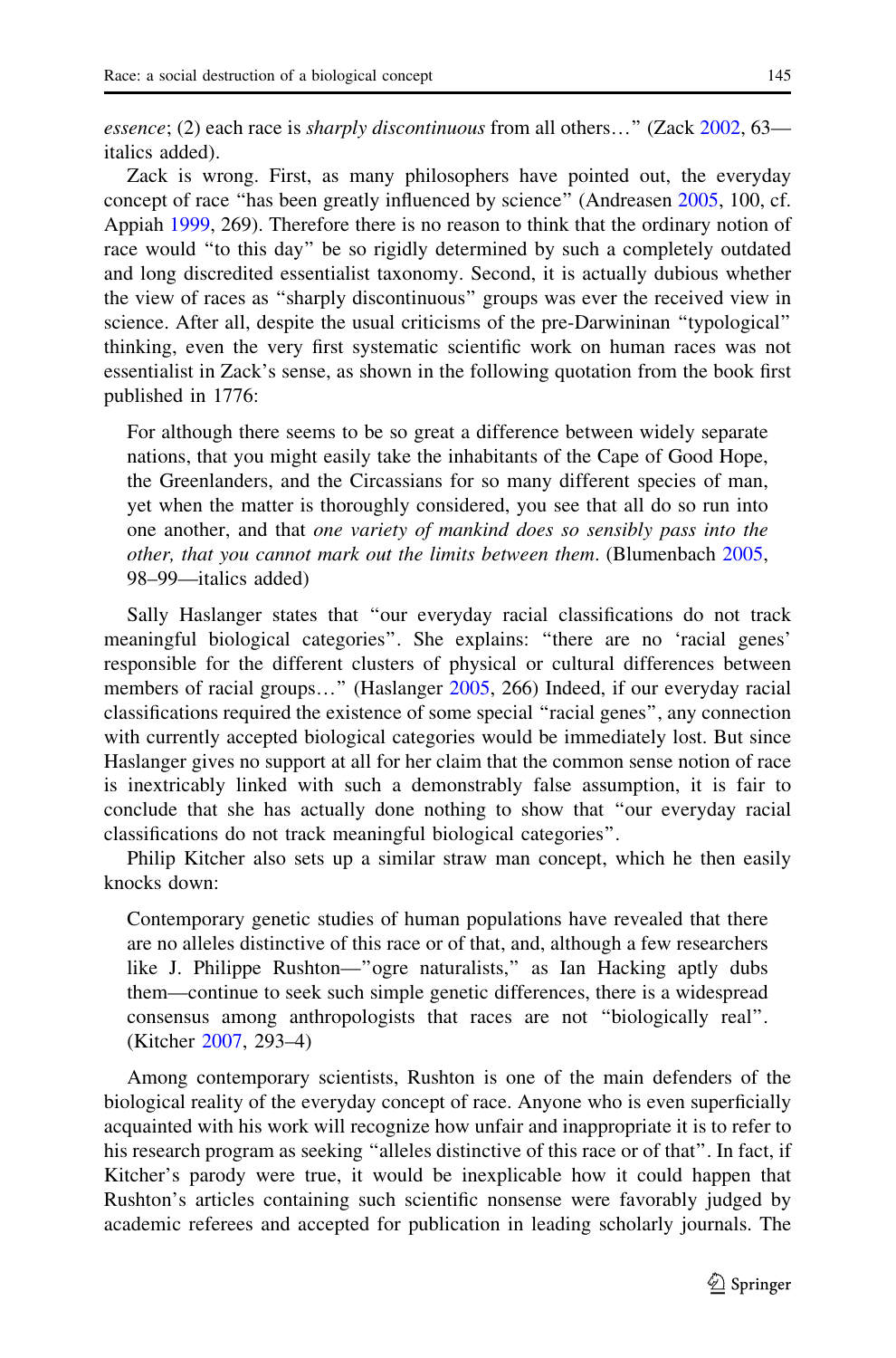truth, of course, is that Rushton's real ideas bear no resemblance to how Kitcher pictures them. Instead of being discussed and perhaps criticized, Rushton is here only quickly dismissed without his views being as much as presented.

Antony Appiah also explodes the biological concept of race by capriciously inflating it with clearly unacceptable essentialist connotations. In discussing a potential grounding of ''race'' in biology, the only position that he considers is the view ''that there are heritable characteristics, possessed by members of our species, that allow us to divide human beings into a small set of races, in such a way that all the members of these races share certain traits and tendencies with each other that they do not share with members of any other race. These traits and tendencies characteristic of a race constitute, on the racialist view, a sort of racial essence'' (Appiah [1990,](#page-18-0) 4–5—italics added; cf. Appiah [2006,](#page-18-0) 363). Appiah rightly says that such a view is scientifically untenable but he wrongly concludes from this that the concept of race is thereby shown to have no connection with biology. Apparently he never envisages the obvious possibility that his essentialist non-starter is not the only option, and that the notion of race might still be biological, *if interpreted in a* more charitable and more sophisticated way. It is puzzling why Appiah is ignoring the dog that is so loudly barking here and seeking attention: a biologically informed but *non*-essentialist concept of race.

It is true that the everyday concept of race does presuppose some degree of phenotypic similarity between the groups called ''races''. But surely this phenotypic similarity does not have to be manifested necessarily in such a way that, in case of two distinct racial groups A and B, *all* members of group A would have to share certain characteristic F, and that characteristic F would also have to be absent in all members of group B. More complex and much more plausible forms of racial phenotypic similarity are possible (as will be illustrated in [''Morphological](#page-14-0) [differences''](#page-14-0)).

Ron Mallon follows Appiah, and in discussing race focuses only on this crude form of similarity. He says that historically races were believed to be characterized by properties that "are shared by *all and only* the members of a race" (Mallon [2006,](#page-19-0) 528—italics added). Again, after justifiably rejecting this view, Mallon never goes back to look at some more viable versions of the biological race concept that would be based on similarity. As a result, his overview of different standpoints on race turns out to be seriously incomplete: the only biology-based concept of race that he discusses is the cladistic "racial population naturalism", which does *not* include the claim that races are genetically or morphologically distinguishable from one another. So any similarity-laden view of race simply falls through the cracks. The similarity-driven concept of race is addressed only in its essentialist version (''shared by all and only the members of a race'') and rightfully dismissed as anachronistic and untenable. But its subtler and much more interesting version (which exists in the literature) never receives any consideration.

Nevertheless, Mallon's sin of omission did not preclude the Stanford Encyclopedia of Philosophy from endorsing his views in its recent article on race and concluding, relying mainly on his arguments, that ''the biological conception of race is philosophically and scientifically dead'' (James [2008](#page-18-0)).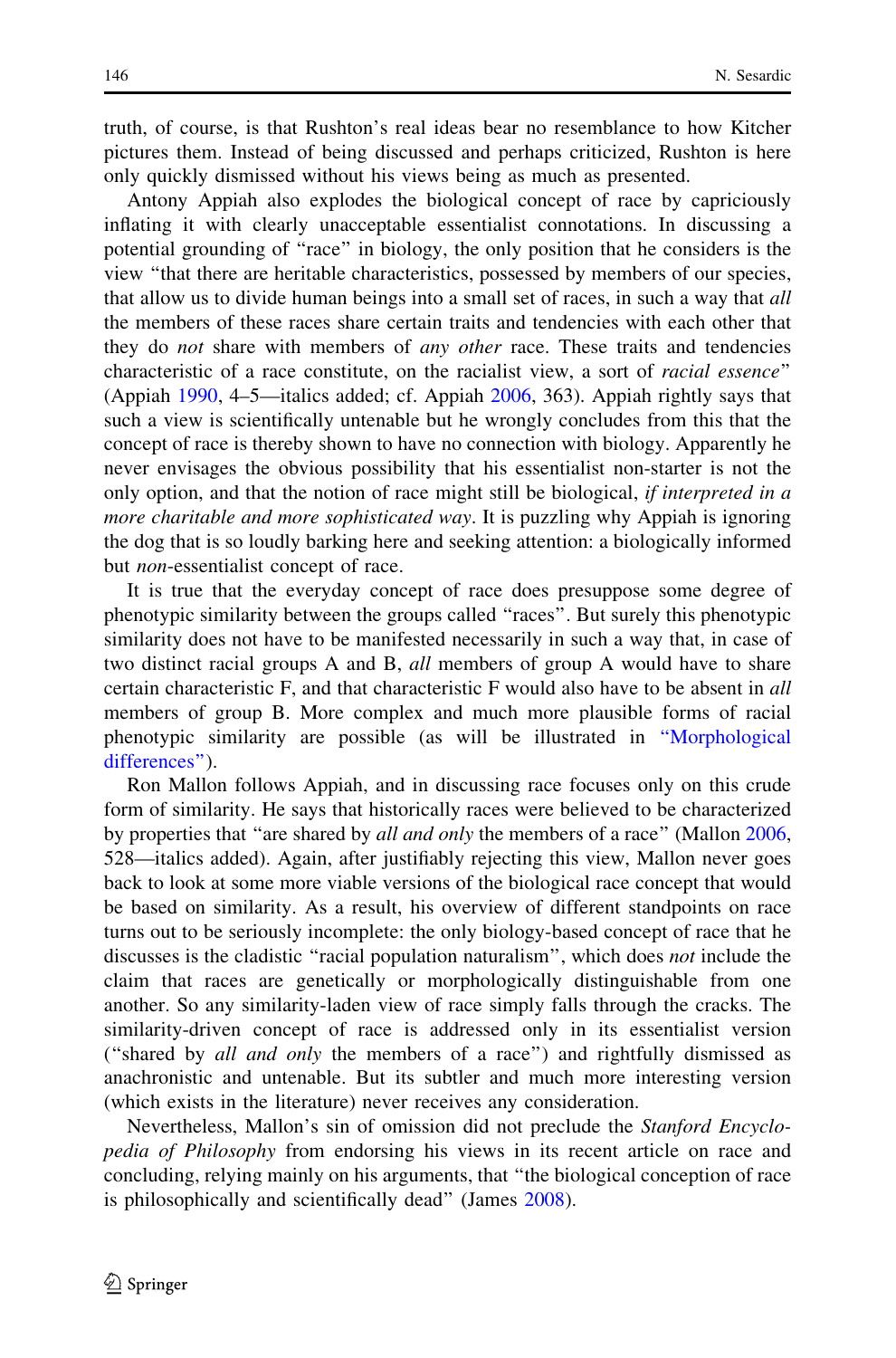It appears that those who attempt to deconstruct the concept of race by gratuitously burdening it with essentialist connotations (''discrete'', ''non-overlapping'', ''discontinuous'', ''defined by racial markers'', ''racial genes'', etc.) are unaware that their criticism has already been addressed by Dobzhansky more than 40 years ago:

Professor Fried has correctly pointed out that there is no careful and objective definition of race that would permit delimitation of races as exact, nonoverlapping, discrete entities. Indeed, such criteria do not exist because if they did, we would not have races, we would have distinct species. (Dobzhansky in Mead [1968](#page-19-0), 165)

In fact, Dobzhansky's argument should be taken one step further: the essentialist requirement is so unrealistically demanding that, if this criterion were applied, even the species concept would fail to pass muster: ''In practice, the characters that define a species will not be present in all members of that species and absent from all members of other species. Nature is too variable" (Ridley [2004](#page-19-0), 349).

Oddly, even the scholars who have been at the very forefront of empirical research on race are prone to use fallacious reasoning in order to downplay the importance of that concept. For instance, Cavalli-Sforza, geneticist and the lead author of the path-breaking History and Geography of Human Genes (Cavalli-Sforza et al. [1994](#page-18-0)), states in a book co-authored with Walter Bodmer: ''Races are, in fact, generally very far from pure and, as a result, any classification of races is arbitrary, imperfect, and difficult'' (Bodmer and Cavalli-Sforza [1976](#page-18-0)—italics added). Is any classification of races imperfect? Yes. Difficult? Perhaps. But arbitrary? No, this certainly does not follow from the premise, ''as a result''.

Speaking about Cavalli-Sforza, it is interesting that he tried to defuse potential political attacks on his research by a simple and sometimes surprisingly effective rhetorical ploy. At one point he just stopped using the term ''race'' and replaced it with a much less loaded expression ''human population'', which in many contexts he actually used more or less with the same meaning as ''race''. On one occasion this terminological switch gave rise to an amusingly ironic development, as described in the following episode involving Cavalli-Sforza's collaborator, Edwards:

When in the 1960s I started working on the problem of reconstructing the course of human evolution from data on the frequencies of blood-group genes my colleague Luca Cavalli-Sforza and I sometimes unconsciously used the word 'race' interchangeably with 'population' in our publications. In one popular account, I wrote naturally of 'the present races of man'. Quite recently I quoted the passage in an Italian publication, so it needed translating. Sensitive to the modern misgivings over the use of the word 'race', Cavalli-Sforza suggested I change it to 'population'. At first I was reluctant to do so on the grounds that quotations should be accurate and not altered to meet contemporary sensibilities. But he pointed out that, as the original author, I was the only person who could possibly object. I changed 'present races of man' to 'present populations of man' and sent the paper to be translated into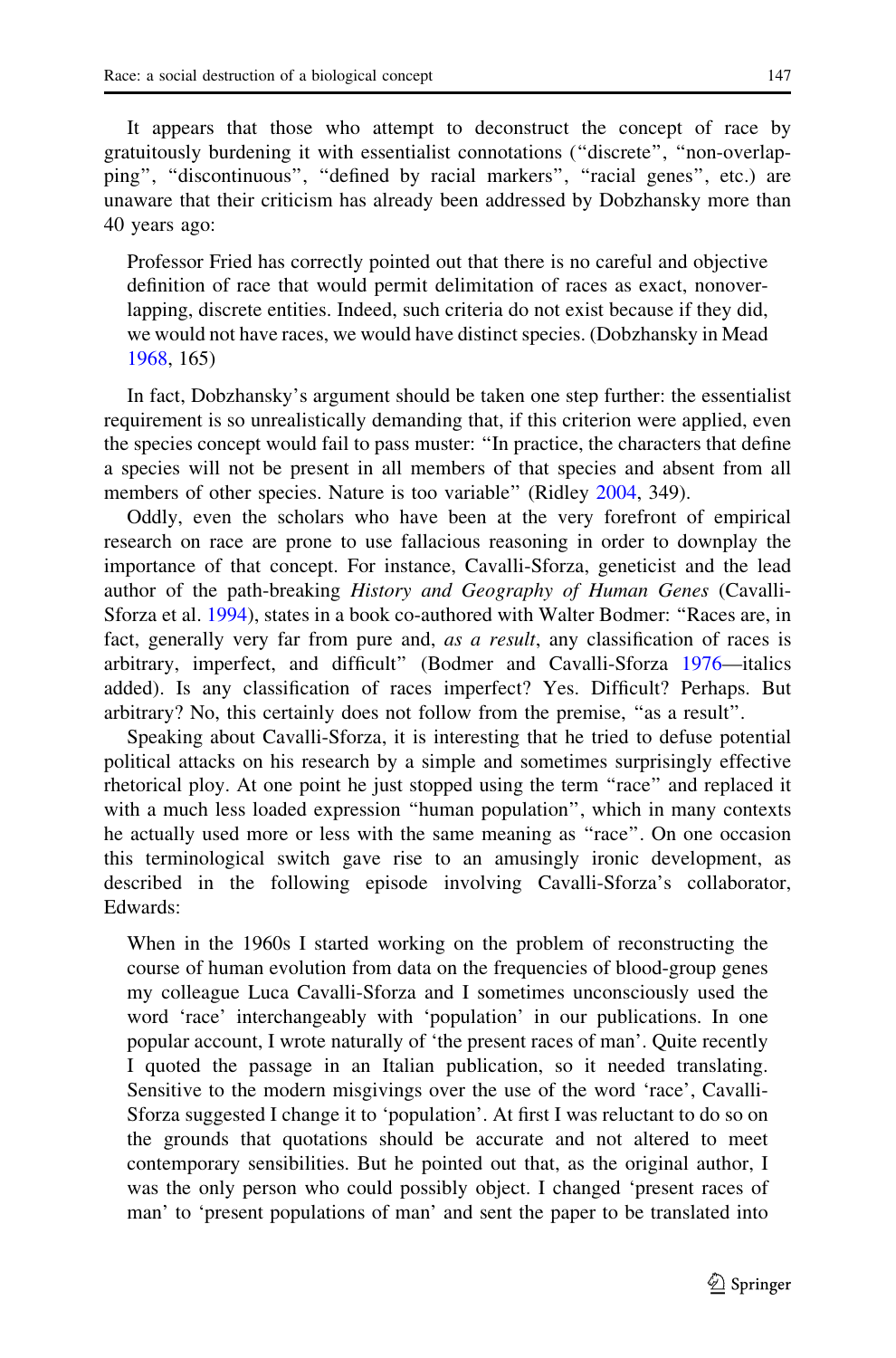Italian. When it was published the translator had rendered the phrase as 'le razze umane moderne'. (Edwards [undated,](#page-18-0) unpublished manuscript)

So, the whole process unfolded in three stages. First, it began with the original text containing the word ''race''. Then with time the term started to sound unacceptable or jarring to some people, and consequently the pressure of the new linguistic practice transformed it into ''population''. Finally, an easygoing and politically unconcerned Italian translator just went ahead and turned it back into ''razza''.

## Genetic differences

In biology, the concept of "race" is often regarded as synonymous with ''subspecies''. Subspecies are populations of organisms that, despite belonging to the same species, differ among themselves with respect to frequencies of alternative alleles at a number of loci. These differences are the result of these populations being at least partly isolated from one another long enough for a genetic differentiation to develop. Research has shown that, indeed, groups of people of significantly different geographical ancestries do differ from one another genetically: when compared on many genetic loci these groups have different frequencies of different alleles.

Is this empirical fact sufficient to vindicate the notion of human subspecies or human races? Many say "No", offering two main reasons for their skepticism: first, that the genetic variation between the groups is too small (compared to the genetic variation within groups), and second, that the groups formed on the basis of genetic similarity do not actually correspond to common sense races.

Too small to matter?

Since the publication of Richard Lewontin's widely cited article (Lewontin [1972](#page-18-0)), it has been a matter of scientific consensus that a much smaller part of the total human genetic variation is between the races than within the races. Lewontin estimated the inter-racial variation comprises only about 7% of the total genetic variation in the human species. Some philosophers think that this numerical fact alone shows that the biological concept of subspecies (or race) is inapplicable to humans (e.g., Machery and Faucher [2005,](#page-19-0) 1208–1209; Richardson [2000](#page-19-0), 847). Robin Andreasen also uses the relatively small between-group genetic variation to argue that ''if we focus on the synchronic question—is there any justification for dividing current populations into races—the answer may very well be 'no''' (Andreasen [1998](#page-17-0), 215, cf. [2000](#page-17-0), S663; Mallon [2006](#page-19-0), 529). In a similar vein, Ned Block tries to undermine the importance of race by mentioning that only about 7% of all human genetic variation lies between the major races (Block [1995](#page-18-0), 112, 115). All these philosophers seem to consider the anti-race import of that low percentage figure so cogent and straightforward that they do not even deem it necessary to clarify how it is supposed to establish their conclusion. Yet their reasoning is fallacious: the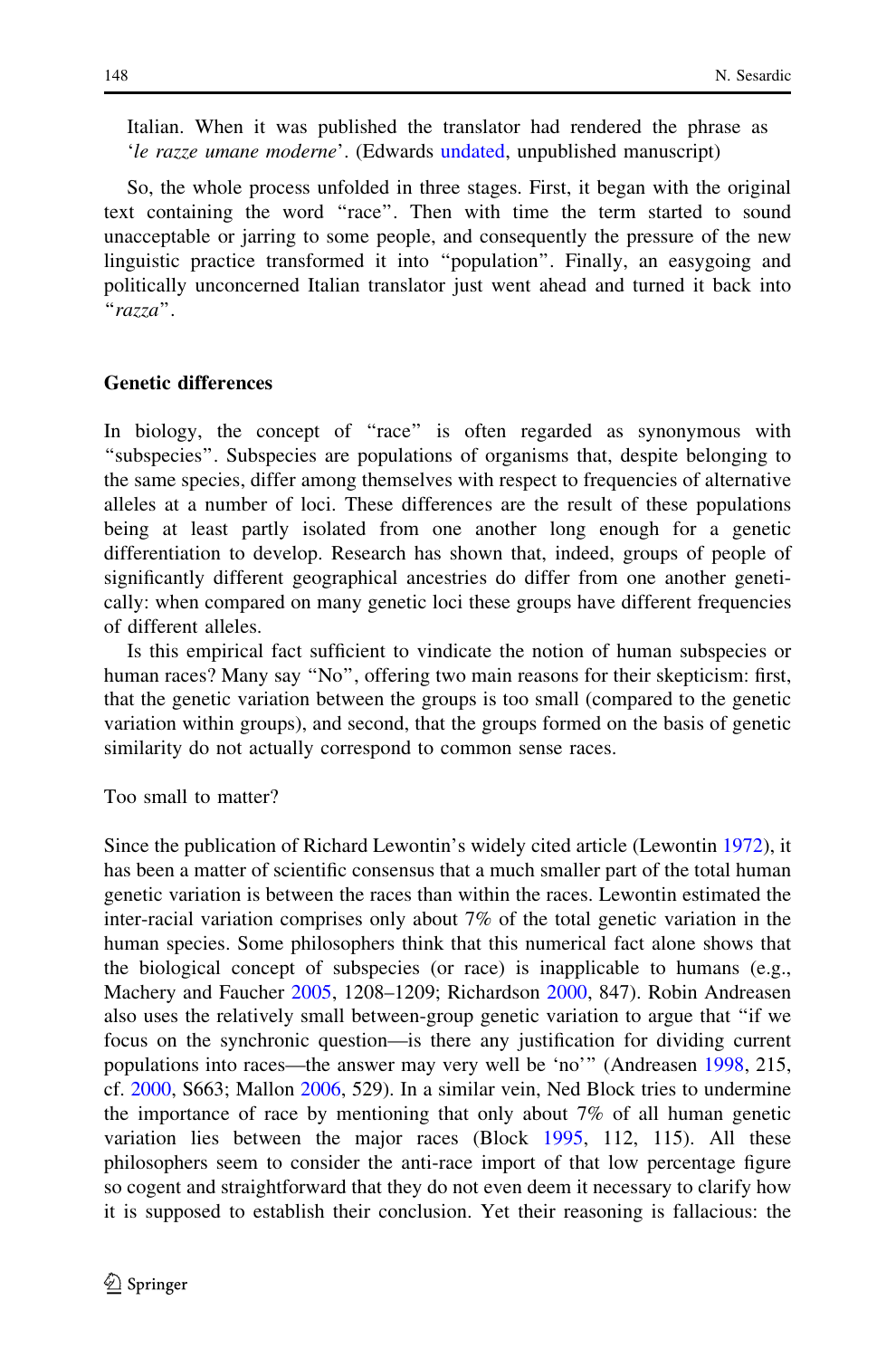mere fact that the between-group genetic variation is many times smaller than the within-group variation does not actually preclude racial categorization from making a lot of genetic sense.

To think otherwise is to commit a statistical mistake that has recently been labeled "Lewontin's fallacy" (see Edwards [2003](#page-18-0)). An argument that is due to Lewontin and that has been uncritically accepted by almost all philosophers is that racial classification is of virtually no genetic or biological significance just because the genetic differences between the races on a number of arbitrarily selected loci are typically found to be swamped by the corresponding within-race differences. But as Edwards has shown, Lewontin completely ignored the aggregation effect of these inter-group differences in allele frequencies on different loci, which could (and arguably does) support a racial taxonomy—without a need for a very big average variation between the races on a locus-by-locus basis. Even with Lewontin's condition satisfied (i.e., the within-group variation being much larger than the between-group variation), a clear group structure can still emerge on the basis of these aggregate properties of populations. It should be emphasized that Lewontin's fallacy was exposed long before Edwards' article in 2003. An especially clear explanation is given in Mitton [\(1977](#page-19-0)) and [\(1978](#page-19-0)), the articles that somehow missed the attention of most scholars, including Edwards himself (personal communication).

Look at a simple (fictitious) illustration in Fig. 1. There are two groups of objects, represented in the graph by triangles and squares, respectively. For any of these forty objects one can read off its numerical value on either of the two dimensions (on the  $X$  and  $Y$  axis). On each of the two dimensions, considered



Fig. 1 Clusters emerging in a two-dimensional perspective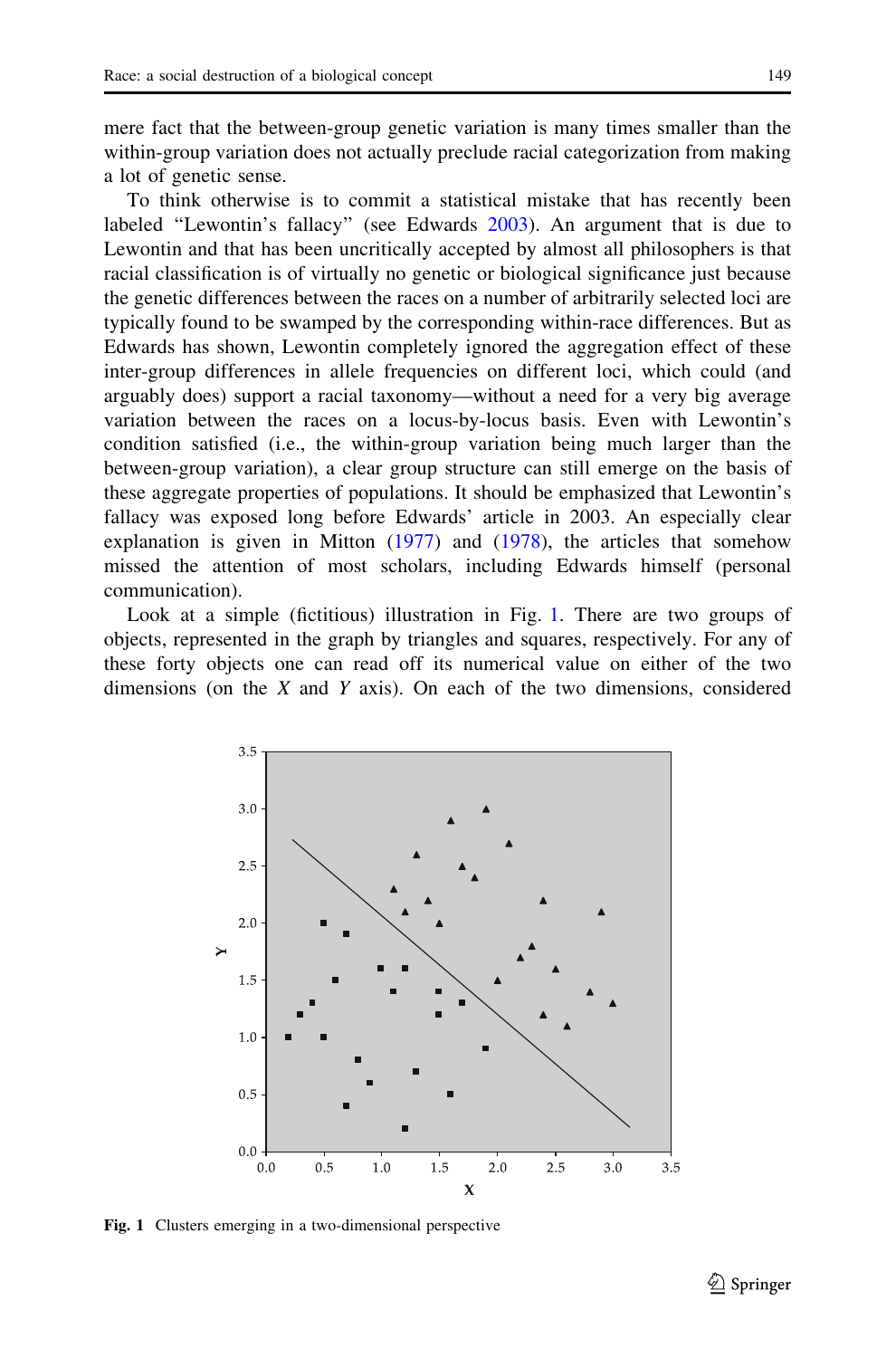separately, triangles and squares overlap a lot and there is no way to segregate the two shapes into two distinct groups. Put differently, any way you choose to split the X axis into two parts, you will never be able to get all and only the triangles having their X-value on one side of that cut (and consequently all the squares with their  $X$ values on the opposite side of the cut). The same is true about the Y axis. However, combining the two dimensions makes it possible to appreciate that the two groups indeed fall apart and that they can be divided off from each other by a straight line.

It bears emphasis that with respect to each of the two variables  $(X \text{ and } Y)$  the within-group variation is larger than the between-group variation, and yet the group structure emerges already in the two-dimensional graph. Adding one more dimension might further strengthen the group separation and make the segmentation even clearer and more robust. Adding yet another dimension could push the groups still further apart… And so forth. I haven't used some of the existing graphs that make the same point because they assume that there is a X–Y correlation within groups, which is both unnecessary and disanalogous to the case under discussion (differences within and between human races).

Returning to the topic of human genetic variation, we are now in a better position to diagnose the source of Lewontin's fallacy. The figure of only 7–10% of total genetic variation belonging to the variation between the races actually refers to the inter-racial portion of variation that is *averaged* over the *separate* contributions of a number of *individual* genetic indicators that were sampled in different studies. In other words, this information is completely restricted to an iterated single-dimensionpoint-of-view. Any structure that might exist at the level of the aggregation of the inter-group genetic differences is absolutely invisible from that essentially onedimensional perspective.

Lewontin's univariate approach to the conceptualization of race is particularly clear when he asks: ''How much difference in the frequencies of A, B, AB, and O blood groups does one require before deciding that it is large enough to declare two local populations are in separate 'races'?" (Lewontin [1987](#page-19-0), 200) This is the wrong question completely. Races are not distinguished from one another by some specially big difference of allelic frequencies in one trait, but rather by a combination of a number of small or moderate differences in many traits. That is, e pluribus, not ex uno.

Here is another way of explaining Lewontin's fallacy, by using an analogy with two biased coins. Assume that coin 1 is slightly biased toward heads, with its  $p(H) = 0.6$ , whereas coin 2 is biased in the opposite direction, with its  $p(H) = 0.4$ . If one of the two coins is randomly chosen and then flipped, observing the outcome (heads or tails) will not help us much in guessing which of these two coins was actually flipped. On average, our best guess (that it was the coin with the bias toward the observed outcome) will be correct only slightly above the chance level of 0.5. To be precise, our success rate with this strategy will be 60%. But with the increasing number of tosses of the selected coin, our predictive ability will become better and better. Consider the situation in Table [1](#page-8-0) that represents 11 flips of the unknown coin, which in every trial has the same probability of heads (either 0.6 or 0.4).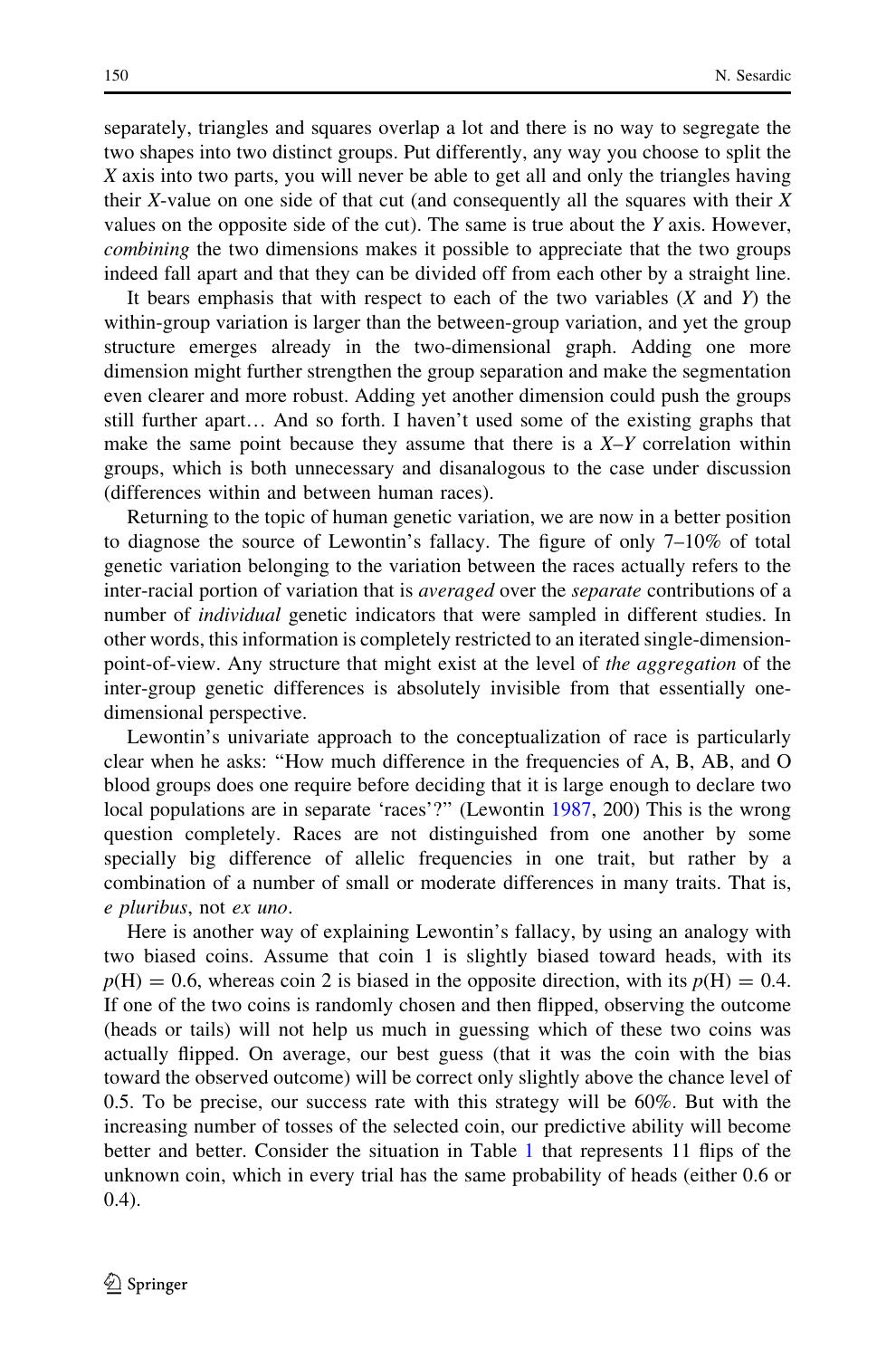<span id="page-8-0"></span>

| <b>Table 1</b> Coin 1 or coin 2? |         |              |              |  |
|----------------------------------|---------|--------------|--------------|--|
|                                  |         | Coin 1       | Coin 2       |  |
|                                  | Flip 1  | $p(H) = 0.6$ | $p(H) = 0.4$ |  |
|                                  | Flip 2  | $p(H) = 0.6$ | $p(H) = 0.4$ |  |
|                                  | Flip 3  | $p(H) = 0.6$ | $p(H) = 0.4$ |  |
|                                  | Flip 4  | $p(H) = 0.6$ | $p(H) = 0.4$ |  |
|                                  | Flip 5  | $p(H) = 0.6$ | $p(H) = 0.4$ |  |
|                                  | Flip 6  | $p(H) = 0.6$ | $p(H) = 0.4$ |  |
|                                  | Flip 7  | $p(H) = 0.6$ | $p(H) = 0.4$ |  |
|                                  | Flip 8  | $p(H) = 0.6$ | $p(H) = 0.4$ |  |
|                                  | Flip 9  | $p(H) = 0.6$ | $p(H) = 0.4$ |  |
|                                  | Flip 10 | $p(H) = 0.6$ | $p(H) = 0.4$ |  |
|                                  | Flip 11 | $p(H) = 0.6$ | $p(H) = 0.4$ |  |

Based on the observed outcomes of these 11 flips, we have to infer which of the two coins was in fact tossed (i.e., which of the two columns represents the reality).

How often will we be right? First, notice that in these eleven tosses either there will be more heads than tails or more tails than heads. Obviously the probability of more heads (MH) is higher with coin 1 than with coin 2. The binomial probability calculator tells us that  $p(MH|C_1)$  is 0.753, and  $p(MH|C_2)$  is 0.247. Bayes's theorem then gives us the answer to the specific question we are interested in: what is  $p(C_1|MH)?$ 

$$
p(C_1|MH) = \frac{p(C_1) \times p(MH|C_1)}{p(C_1) \times p(MH|C_1) + p(C_2) \times p(MH|C_2)} = \frac{\frac{1}{2} \times 0.753}{\frac{1}{2} \times 0.753 + \frac{1}{2} \times 0.247}
$$
  
= 0.753

Relying on the information that in 11 tosses there were more heads than tails (or the other way around, as the case might be) we will be able to guess correctly which coin was selected in approximately 75% of the cases.

How about the case with 101 flips? Here using the same reasoning as above, the probability that we will be right about the coin will rise to 0.979.

What will happen when there are, say, 1,001 flips? In that situation our probabilistic inference will lead us to the wrong conclusion only in about one out of 10 billion cases. We have reached the region of virtual certainty.

The lesson here is that although inferring the identity of the coin from the outcome of any individual flip is indeed highly fallible and unreliable, using the joint information about *more and more* flips can improve our predictive ability significantly. By just increasing the number of tosses we can approach the limit of perfect accuracy as close as we like.

To see how all this connects with Lewontin's fallacy let us move from coin tossing to genetics. Let us assume that an individual is randomly selected from one of two populations. Our task is to guess to which of these two populations the individual belongs, given that these two groups have different frequencies of two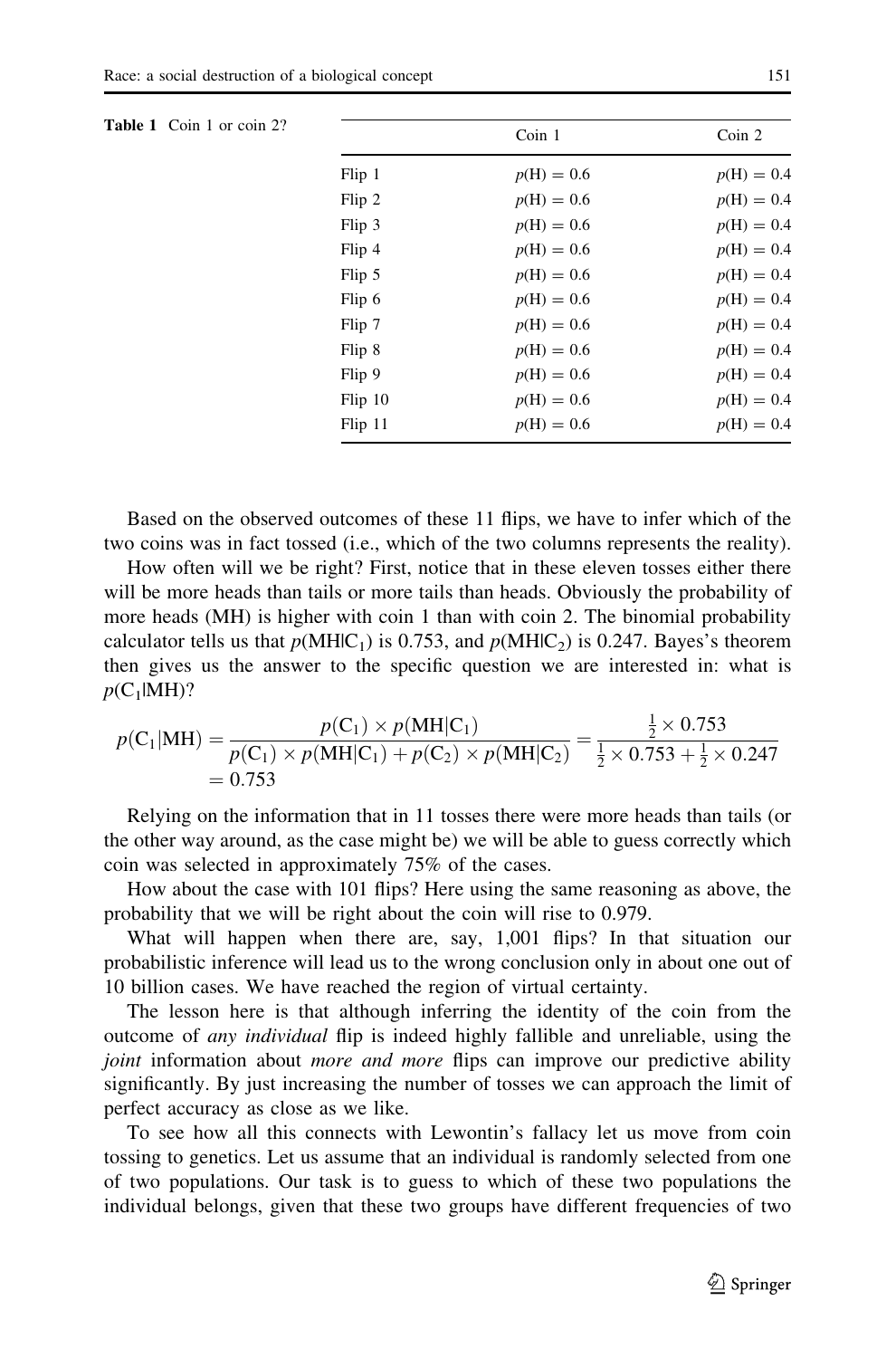| <b>Table 2</b> Population 1 or<br>population 2? |                    | An individual from $P_1$ | An individual from $P_2$ |
|-------------------------------------------------|--------------------|--------------------------|--------------------------|
|                                                 | Locus 1            | $p(A_1) = 0.6$           | $p(A_1) = 0.4$           |
|                                                 | Locus 2            | $p(A_1) = 0.6$           | $p(A_1) = 0.4$           |
|                                                 | Locus 3            | $p(A_1) = 0.6$           | $p(A_1) = 0.4$           |
|                                                 | Locus 4            | $p(A_1) = 0.6$           | $p(A_1) = 0.4$           |
|                                                 | Locus 5            | $p(A_1) = 0.6$           | $p(A_1) = 0.4$           |
|                                                 | Locus 6            | $p(A_1) = 0.6$           | $p(A_1) = 0.4$           |
|                                                 | Locus <sub>7</sub> | $p(A_1) = 0.6$           | $p(A_1) = 0.4$           |
|                                                 | Locus 8            | $p(A_1) = 0.6$           | $p(A_1) = 0.4$           |
|                                                 | Locus 9            | $p(A_1) = 0.6$           | $p(A_1) = 0.4$           |
|                                                 | Locus 10           | $p(A_1) = 0.6$           | $p(A_1) = 0.4$           |
|                                                 | Locus 11           | $p(A_1) = 0.6$           | $p(A_1) = 0.4$           |

alternatives alleles on a number of loci. For simplicity, suppose (following Edwards [2003\)](#page-18-0) that for any particular locus, whichever of its two alleles we take, its frequency will be 0.6 in one group and 0.4 in the other. Now for every of these biallelic loci I will label the allele that is more frequent in population  $P_1$  as allele  $A_1$ (for that locus). And any allele that is alternative to  $A_1$  on a given locus will be called  $A_2$  (for that locus). Obviously,  $A_2$  will always be more frequent than  $A_1$  in population  $P_2$ .

Table 2 shows a situation in which eleven loci are considered and which is so structurally similar to the two-coin example that it contains the same numerical values as Table [1.](#page-8-0) So the same calculation must apply.

If by using the information from *only one* locus we decide to assign a randomly chosen individual to the population in which the actually observed allele is more frequent than its alternative, we will get the wrong result in 2 out of 5 cases. If using 11 loci and assigning the individual to the population in which the majority of the observed alleles are more frequent than their alternatives, the rate of error will be around 1 out of 4. With 101 loci, the probability of mistake with this method will be approximately 1 out of 50. Finally, with 1,001 loci the wrong group attribution will be so spectacularly unlikely that for all practical purposes our inference will be  $error-free.<sup>1</sup>$ 

Therefore, contra Lewontin, the racial classification that is based on a number of genetic differences between populations may well be extremely reliable and robust, despite the fact that any single of those genetic between-population differences remains, in itself, a very poor predictor of racial membership.

<sup>1</sup> Here is the translation manual for the coin analogy. The two coins with opposite biases (towards heads or tails) correspond to the two individuals from two different populations that have opposite allelic biases (towards  $A_1$  or  $A_2$ ). Different flips of the coin correspond to different loci. The heads or tails outcome in a particular coin throw corresponds to the  $A_1$  or  $A_2$  outcome on a particular locus.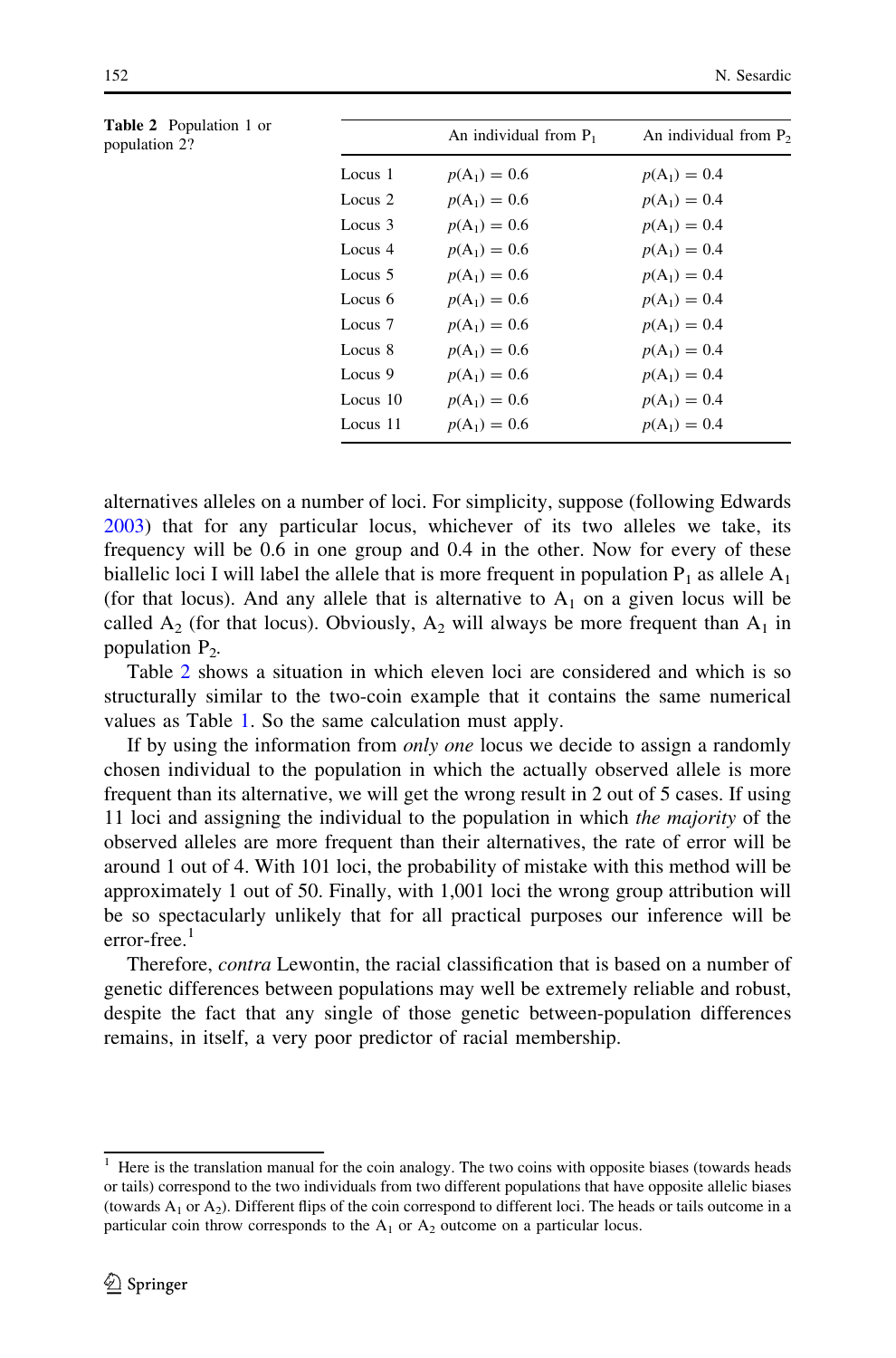### Races  $\neq$  groups based on genetic similarity?

Fine, the argument could go (and actually did), it may well be that heterogeneous human populations indeed cluster into a number of distinct groups based on the multivariate genetic similarity, but it may still turn out that these gene-based clusters do not correspond to common-sense races at all. In that case, the colloquial racial classification would still be left with no support from biology: ''While we argue that there likely are a variety of identifiable and biologically meaningful races, these will not correspond to folk racial categories'' (Pigliucci and Kaplan [2003,](#page-19-0) 1161).

Ironically, empirical knowledge about race and genetic is advancing so fast that Pigliucci's and Kaplan's prediction was already refuted while the article with their bold claim was still in print. In an important paper that came out in *Science* at the very end of 2002, a group of geneticists showed that the analysis of multilocus genotypes of 1,056 individuals from 52 populations did allow an inference of group structure and that, furthermore, five clusters derived from that analysis of purely genetic similarities corresponded largely to major geographic regions (Rosenberg et al. [2002](#page-19-0)). This is an important discovery that makes it much more difficult than before to claim that race is entirely disconnected from genetics.

Ian Hacking was also unlucky with the following scientific prophecy that he put forward: ''Science might have revealed an endless number of differences between the races that are not consequences of the marks by which we distinguish them, namely color and physiognomy. But science has not done so, and almost certainly will not''. (Hacking [2005](#page-18-0), 104) As yet another indication of how quickly this research area is moving forward, Hacking has backpedalled considerably in an article published just 1 year later, adopting a much more guarded tone and now explicitly conceding that ''stereotypical features of race are associated both with ancestral geographical origin and, to some extent, with genetic markers'' (Hacking [2006,](#page-18-0) 86).

There have been some attempts to downplay the importance of the results presented in Rosenberg et al. [\(2002](#page-19-0)). For instance, it was said that the major geographical regions, for which the correlation with genetic clusters was observed, only loosely correspond to social categories of race (Bonham et al. [2005](#page-18-0), 12) and that self-reported race (which better represents the common sense notion of race) would not necessarily show the same level of correlation with genetic clusters (Barbujani [2005](#page-18-0), 521). These complaints were raised in 2005, but they were put into doubt by a new study that was published in December of the same year.

A group of researchers led by geneticist Neil Risch analyzed genetic data for 326 microsatellite markers on a sample of 3,636 subjects from the United States and Taiwan. The subjects identified themselves as belonging to one of the four racial groups (white, African American, East Asian and Hispanic). The genetic cluster analysis of the data produced four major clusters, whose correspondence with the four self reported races was near-perfect: the genetic cluster membership and self-identified race coincided in as many as 99.9% of the cases. Commenting on this result in an interview, Risch said that if the concept of race is regarded as genetically suspect because of this extremely low discordance rate of 0.1%, then any classificatory scheme should be rejected as well because ''any category you come up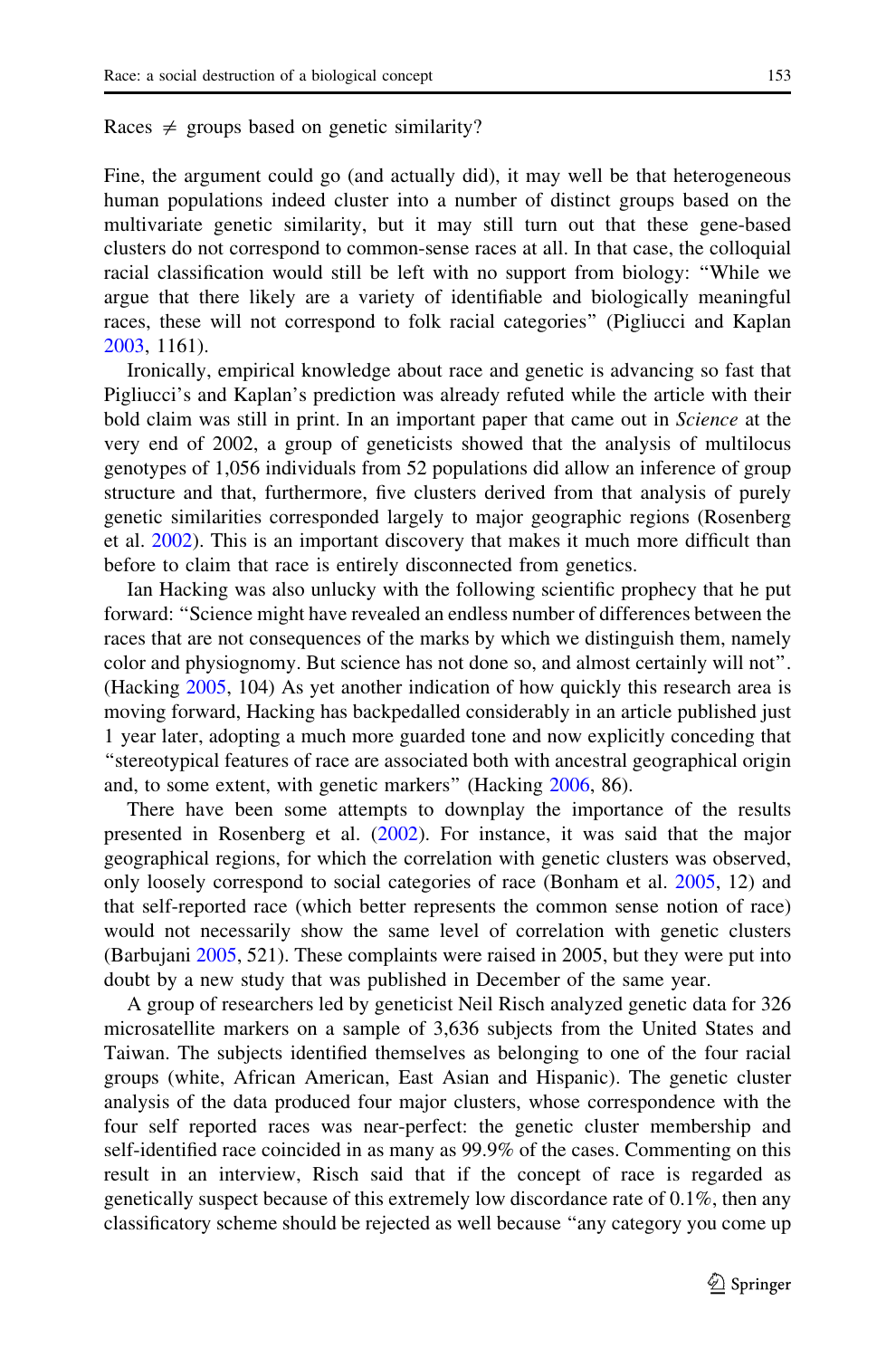with is going to be imperfect" (Gitschier [2005](#page-18-0), 4). He added that if nothing short of a perfect correspondence could legitimate the genetic basis of a common sense category, then it would follow that even the distinction between ''male'' and ''female'' has nothing to do with genetics either, since in his study a discordance rate between self-reported sex and markers on the X chromosome was actually higher that the discordance rate between self-reported race and the genetic cluster membership.

A good measure of the robustness of racial genetic differentiation is the answer to the following question: ''How often does it happen that a pair of individuals from one population is genetically more dissimilar than two individuals chosen from two different populations?'' In fact, if many thousands of loci are used as a basis for judging genetic similarity and when individuals are sampled from geographically separated populations, the correct answer, which many will probably find surprising, is: "Never" (Witherspoon et al. [2007,](#page-19-0) 357).

To illustrate how, due to recent developments in science, a chasm opened between the consensus in philosophy of biology and views of some cutting edge geneticists, let me juxtapose contrasting statements of two authorities in these two fields. David Hull, philosopher: ''The subdivisions of Homo sapiens that experts recognize do not come close to coinciding with the 'races' of ordinary people'' (Hull [1998,](#page-18-0) 366). Neil Risch and his team of geneticists: ''The correspondence between genetic cluster and self-identified race/ethnicity is remarkably high… Accordingly, in this case, major self-identified race/ethnicity and genetic cluster are effectively synonymous'' (Tang et al. [2005,](#page-19-0) 271—italics added). In another paper Risch stated that ''effectively, these population genetic studies have recapitulated the classical definition of races based on continental ancestry'' (Risch et al. [2002\)](#page-19-0).

This does not mean, of course, that Risch's results by themselves conclusively establish the biological reality of race or refute social constructivism about that concept. Questions can be (and have been) raised about whether the same outcome would be obtained for other racial categories, or with a sample of people with more mixed ancestries, or on a more fine-grained scale, etc. My point is merely that in view of these new studies it becomes harder to accept the widespread but often unsubstantiated claim about the biological meaninglessness of race. Those who support this view ought to stop relying on simplistic and time-worn arguments that have been largely discredited. Instead, they should make contact with the most recent exciting developments in genetics and deal with the best contemporary attempts to rehabilitate the biological foundations of race.

Another way to illustrate how recent advances in empirical knowledge have changed the terms of the debate about race is to contrast the statements of the two high-profile geneticists, Craig Venter and Francis Collins. In June of 2000, at the White House press conference in celebration of the completion of the sequencing of the human genome, Craig Venter famously said that ''the concept of race has no genetic or scientific basis''. It was only 4 years later that Francis Collins (the leader of the rival research team in the Human Genome race) decided that the studies that have appeared in the meantime made it necessary for him to disagree: "Increasing scientific evidence, however, indicates that genetic variation can be used to make a reasonably accurate prediction of geographic origins of an individual, at least if that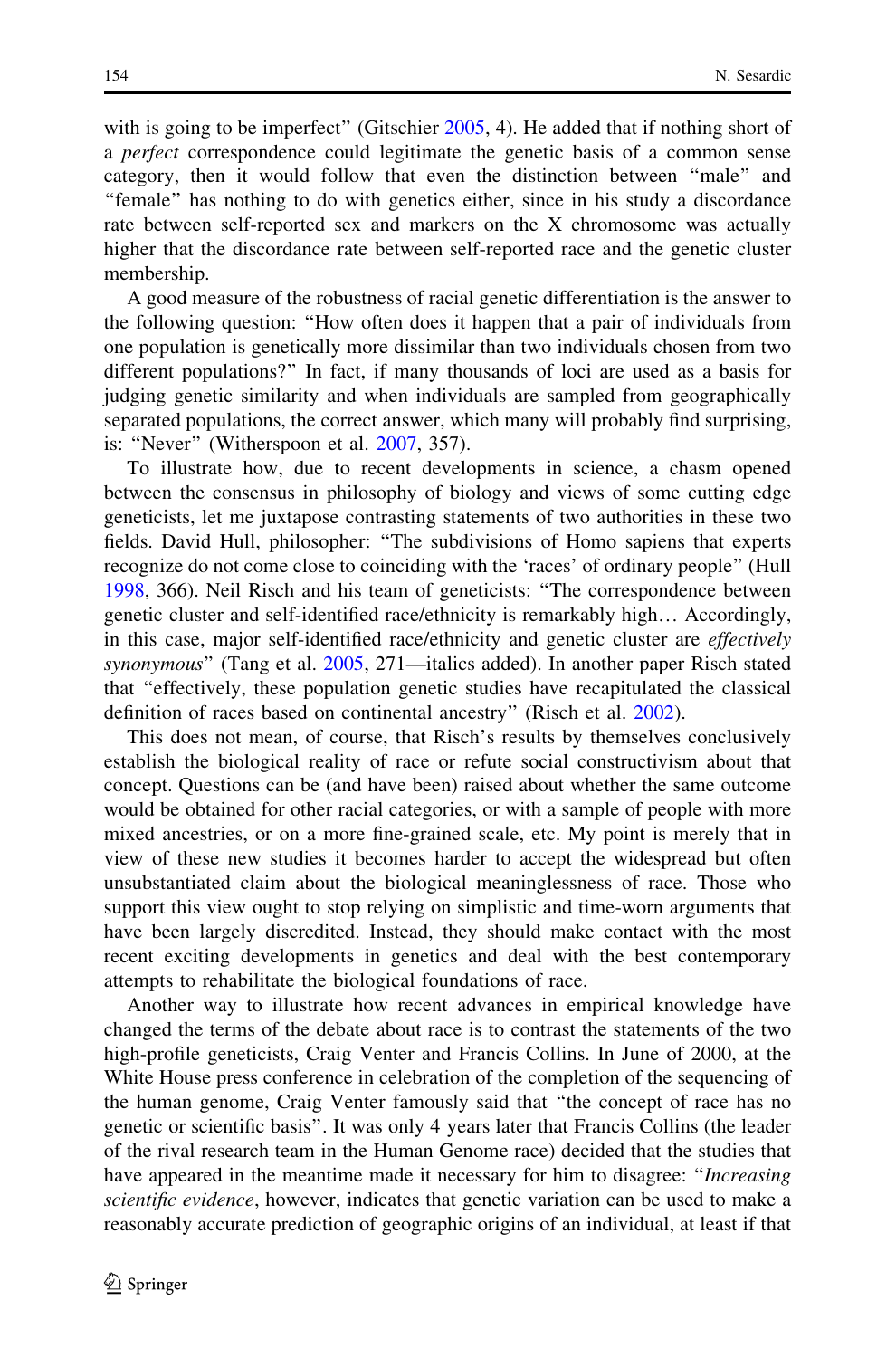individual's grandparents all came from the same part of the world. As those ancestral origins in many cases have a correlation, albeit often imprecise, with selfidentified race or ethnicity, it is not strictly true that race or ethnicity has no biological connection'' (Collins [2004](#page-18-0), S13, italics added).

#### Morphological differences

In everyday life we classify people into different races on the basis of their external appearance. The morphological features used for this purpose include skin color, hair texture, bone structure, facial features, etc. Although we are in general pretty accurate in assigning people to different racial groups, there is an influential argument purporting to show that any such phenotypic categories are actually arbitrary and lack objective validity. This so-called ''independent variation argument'' or ''the fact of discordance'' has been accepted by a number of philosophers (e.g., Andreasen [2004,](#page-17-0) 428, [2005](#page-18-0), 94, [2008](#page-18-0), 484; Machery and Faucher [2005,](#page-19-0) 1209; Glasgow [2009](#page-18-0), 88; Appiah [1996](#page-18-0), 99; see also Appiah and Gutman [1998](#page-18-0), 116). These philosophers rely (disjunctively) on the following sources and treat them as entirely authoritative:

If one genetic character is used, it is possible to divide a species into subspecies according to the variation in this character. If two characters are used, it may still be possible, but there will be some ''problem populations'', which, if you are an anthropologist, will be labeled composite or mixed. As the number of characters increases it becomes more nearly impossible to determine what the ''actual races really are''. (Livingstone [1962](#page-19-0)).

There are many different, equally valid procedures for defining races, and those different procedures yield very different classifications… Faced with such differing classifications, many anthropologists today conclude that one cannot recognize any human races at all. (Diamond [1994](#page-18-0), 84)

The success of racial classification depends on the number of traits used in ordering the races. A single trait such as skin color will result in a classification system that is easily determined. Add another trait and classification becomes a more difficult task, and there usually are groups that cannot be classified. As you increase the number of traits, the problems in racial classification become insurmountable. (Brown and Armelagos [2001,](#page-18-0) 34)

It is interesting that none of these sources cites any empirical evidence for these race-undermining claims. Furthermore, these claims clearly go against the entrenched common sense belief that racial recognition is not actually based on a single trait (like skin color) but rather on a number of characteristics that are to a certain extent concordant and that jointly make the classification not only possible but fairly reliable as well (a point that Diamond himself actually acknowledges *sotto voce* but which, buried at the end of his article, has been completely lost on most readers amidst his thundering denunciations of the race concept). Worse still, forensic anthropologists are quite successful in correctly inferring a person's race from the skeletal characteristics of human remains, which would of course be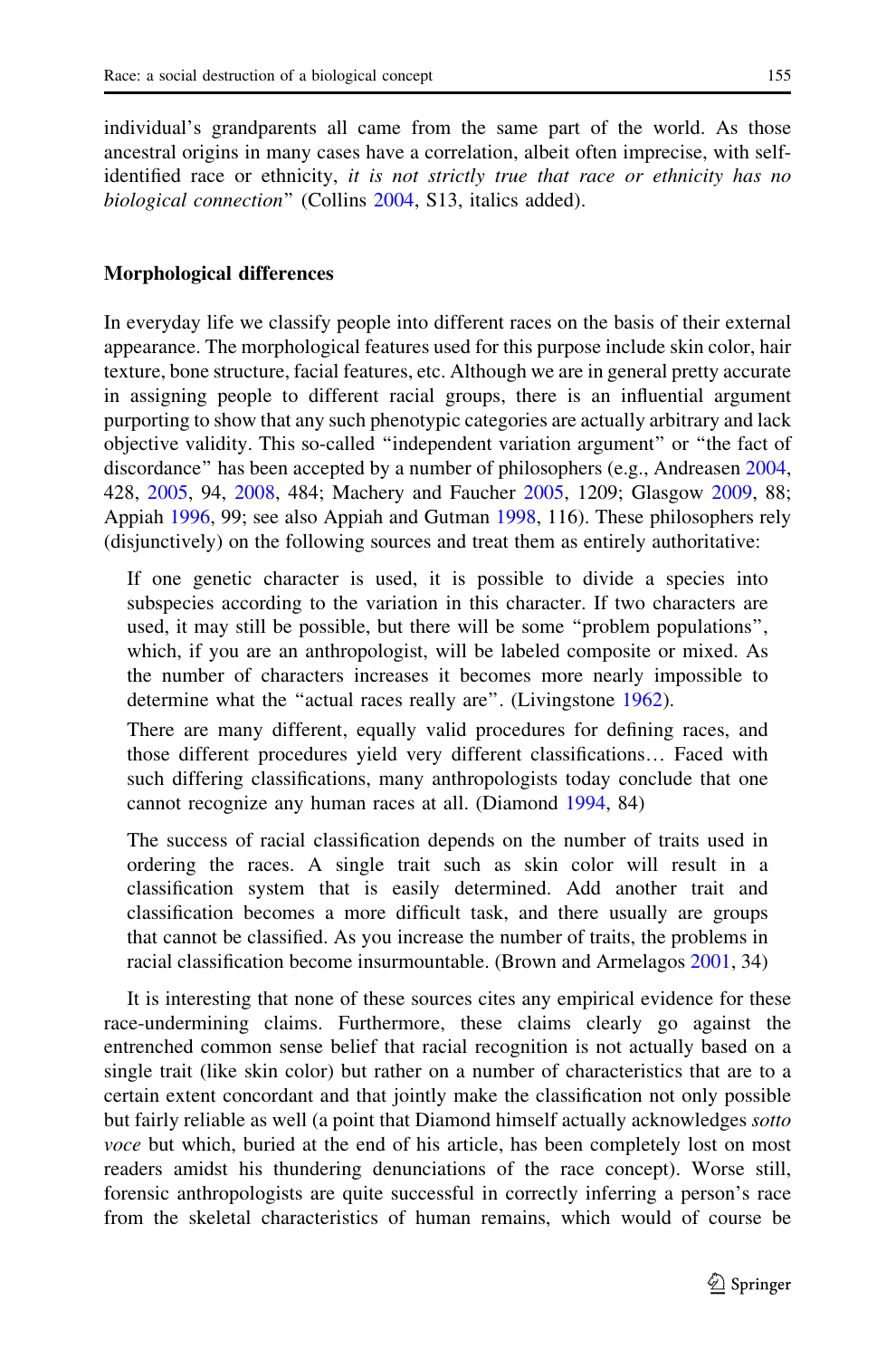impossible if the statements in the above quotations were true. This prompted one bewildered and exasperated scientist to write an article with a provocative title: ''If Races Do Not Exist, Why Are Forensic Anthropologists So Good at Identifying Them?'' (Sauer [1992](#page-19-0)).

Sauer explained that in forensic anthropology race is assigned with high probability on the basis of an algorithm that combines a series of measurements. According to him, it is taken for granted among forensic anthropologists that race is determinable from the skull and postcranium, and ''if such a determination is not possible, the problem is usually attributed to the incomplete nature of the remains or mixed ancestry'' (ibid. p. 109).

Indeed, a quick look into the literature confirms this. For instance, a study that covered 17 populations over the world and that relied on 34 different measurements managed to assign 98% of the specimens to their correct major racial group (Brues [1990,](#page-18-0) 6). Another more recent study had a success rate of 80% in distinguishing between American Whites and Blacks, although it used just two variables. With seven variables, however, it reached the reliability of 95%, and with 19 variables the probability of correct classification rose to 97% (Ousley et al. [2009](#page-19-0)). Also, estimating generally the reliability of attributing a given data point to one of the five racial categories, another team of experts calculated that under some realistic conditions it is sufficient to use as few as 13 characteristics to have the posterior probability of the correct classification attain the value of 99% (Konigsberg et al. [2009\)](#page-18-0).

The empirical reality appears to refute decisively the claim so confidently advocated by many philosophers that ''as the number of traits increases, racial classification becomes increasingly difficult'' (Andreasen [2004,](#page-17-0) 428), or that ''multiplying phenotypic racial traits has the result … that … they correlate with one another in no particular order, throwing the alleged features for biological racial reality into an unorganized mess" (Glasgow [2009,](#page-18-0) 88). This is exactly backwards: multiplying relevant phenotypic racial traits brings more order and structure, and indeed lays ground for an *objective* biological classification.

Here is another example of conflicting statements coming from philosophers and working scientists. Philosophers: ''Assigning an individual to a race does not buy the inferential power you are usually warranted to expect from a biological kind term" (Machery and Faucher [2005,](#page-19-0) 1209). Geneticists: "It may be possible to infer something about an individual phenotype from knowledge of his or her ancestry'' (Witherspoon et al. [2007](#page-19-0), 358).

Philosophers have put too much trust in those strongly worded proclamations against the reality of race that are often issued to the wider public by high-profile scientists or learned societies. The problem with these public statements about such a politically sensitive issue is that they are not always driven just by a desire to transmit current knowledge. They do not necessarily correspond to what is really going on in scientific discussions in peer-reviewed journals. As mentioned above, it is particularly in physical anthropology that there is this acute clash between declarations directed to the public at large and the actual scientific practice, with the former often being governed less by science and more by ''the reasons of the heart". This kind of a *homo duplex* situation produces a lot of frustration and confusion, but it has also once prompted a comment that those anthropologists who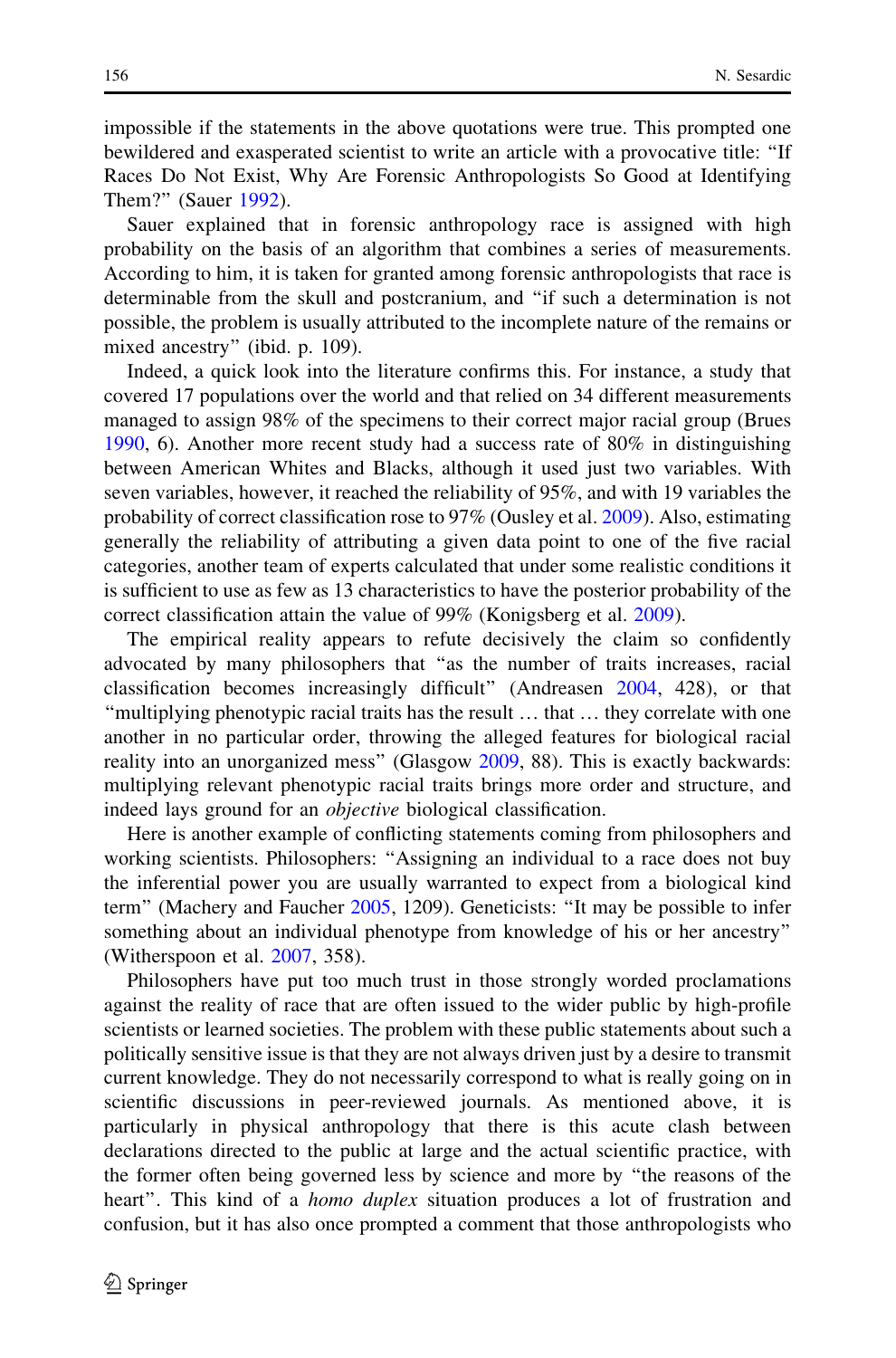<span id="page-14-0"></span>deny that races exist ''have their heart, but not their heads in the right place'' (cited in Gill [1990,](#page-18-0) viii).

One of the leading physical anthropologists warned about the tendency of some scientists to misrepresent the true view of their scientific community. He said that the idea widely propagated by many scientists that race is only skin deep ''is simply not true, as any experienced forensic anthropologist will affirm'' (Gill [2000\)](#page-18-0). He went further and stated that the bias of the race-denial faction ''seems to stem largely from socio-political motivation and not science at all'' (ibid.). And finally: ''At the beginning of the twenty-first century, even as a majority of biological anthropologists favor the reality of the race perspective, not one introductory textbook of physical anthropology even presents that perspective as a possibility. In a case as flagrant as this, we are not dealing with science but rather with blatant, politically motivated censorship'' (ibid.).

There is also evidence from a content-analysis of the scientific literature that in the very period of the widespread public denigration of the race concept, the racial terms were actually used with increased frequency in scientific publications: ''Based upon my findings I argue that the category of race only *seemingly* disappeared from scientific discourse after World War II and has had a *fluctuating yet continuous* use during the time span from 1946 to 2003, and has even become more pronounced from the early 1970s on" (Gissis [2008,](#page-18-0) 438—italics in the original).

Some other scientists agree with Gill that race denial is not based merely on scientific considerations: ''The proposal to scrap the concept of race altogether is currently only one extreme in a range of views. It is certainly not shared by all anthropologists and is by no means the majority opinion of the public at large. It appears to be a conclusion reached more on the basis of political and philosophical creeds than on scientific arguments'' (Klein and Takahata [2002,](#page-18-0) 384).

These are strong words and I am not suggesting that we should immediately agree with them. But if, as seems to be the case, many serious and responsible scientists complain that the scientific opinion in their disciplines has been badly misrepresented because of the pressure of political correctness, there is every reason to be very cautious and make an effort to study primary sources, rather than rely too heavily on scientists' pronouncements and proclamations addressed to the general public. Given this smoke and mirror situation in the debate about such a politicized issue as race, where emotions run high and where huge dangers of a wrong step are obvious to everyone, do not take at face value what scientists merely say about these topics. Instead, look at what they actually do about it in their real work.

As Henry Harpending astutely observed: ''A poll about views of race would be like a poll about Marxism in East Germany in 1980. Everyone would lie'' (Harpending [2000\)](#page-18-0).

#### Psychological differences

Is there some reason to believe that some of the psychological differences between the races (like, for instance, the observed IQ differences between racial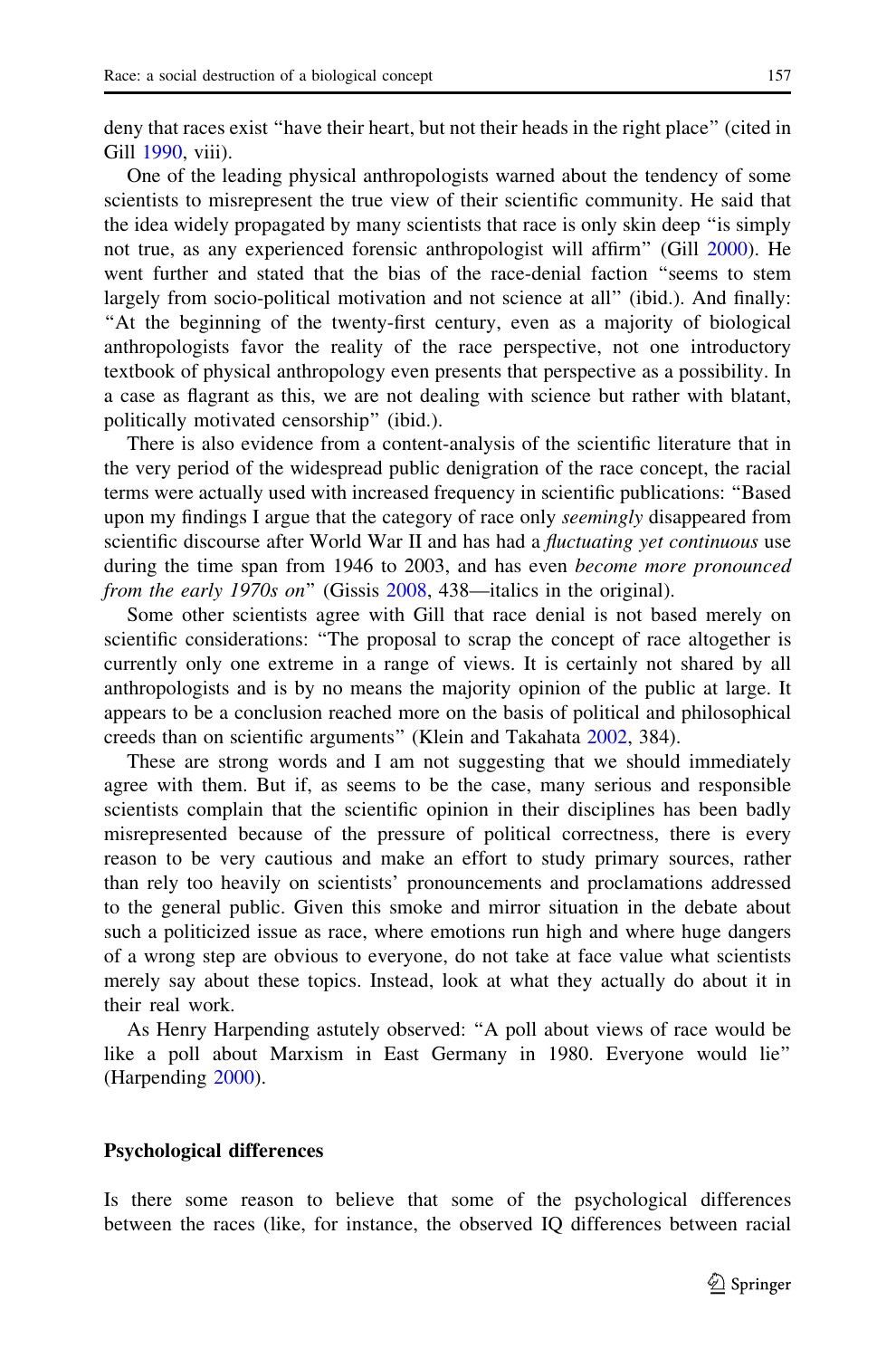groups) are at least partly due to genetic differences between them? I will argue here that the answer to that question is *not* an unequivocal and resounding "No", as many philosophers and scientists are asserting. The affirmative answer cannot be rejected out of hand or treated as completely unfounded (as is often done), because it is actually supported by a number of empirical arguments that have considerable strength and legitimacy. For a recent overview of the literature and a forceful defense of the hereditarian position in this debate see Rushton and Jensen [\(2005](#page-19-0)).

Both in philosophy in general and in philosophy of science it is the received wisdom that the hereditarianism about group psychological differences lacks any plausibility and should not be considered as a serious empirical hypothesis. The problem, however, is that this received wisdom is not the result of a detailed analysis of all the existing arguments pro and contra. With the exception of the maverick Michael Levin, a philosopher who has an excellent command of the relevant literature and is also an outspoken critic of pure environmentalism (Levin [1997\)](#page-18-0), other philosophers who discuss this topic merely gesture at the alleged weaknesses or a ''pseudo-scientific'' nature of hereditarianism, but typically without engaging at all with the specifics of the controversy between hereditarianism and pure environmentalism about racial psychological differences.

We are told, for instance, that science has shown that morphological differences between the races are ''not correlated with traits that are humanly significant'' (Hardimon [2003](#page-18-0), 455), that ''the belief that racial differences are anything more than superficial is a repugnant error" (Hacking [2005](#page-18-0), 102–103), that "apart from a small handful of arbitrarily selected visible characteristics, the members of different races are not all that different'' (Andreasen [2000](#page-17-0), S663), that if ''race'' is supposed to refer to inherent behavioral and temperamental differences then ''race is an illusion'' (Glasgow [2009,](#page-18-0) 118), and that race is ''at most a matter of physical characteristics that can have no bearing on anyone's abilities or moral character'' (Dummett [2004,](#page-18-0) 31). No citations are ever provided to support these empirical claims.

Even when an argument against hereditarianism is offered, it is often weak and completely misses the point. For reasons of space I will here give just two characteristic illustrations of how cavalierly scientists and philosophers cut this Gordian knot in order to reach a desirable conclusion.

After raising his famous ''Yali's question'' about the economic backwardness of New Guineans (''Why white people have so much cargo and New Guinean so little?''), Jared Diamond briefly considers a possibility that a genetic difference in cognitive ability between the two groups might partly account for the observed disparity in their economic development. But although most studies indeed put the IQ of New Guineans consistently far below 100 (the white mean), Diamond immediately rejects the genetic hypothesis for the following reason: ''To me, any explanation based on race is absurd. I know too many really smart New Guineans to believe there is anything genetically inferior about them'' (Diamond [2005](#page-18-0)). It is easy to see that Diamond's objection to hereditarianism has no force, and that such a reasoning would be at once recognized as a blatant fallacy in any other context. Just consider an entirely analogical and equally faulty inference: ''Any explanation of the difference in height between men and women that is based on genetics is absurd.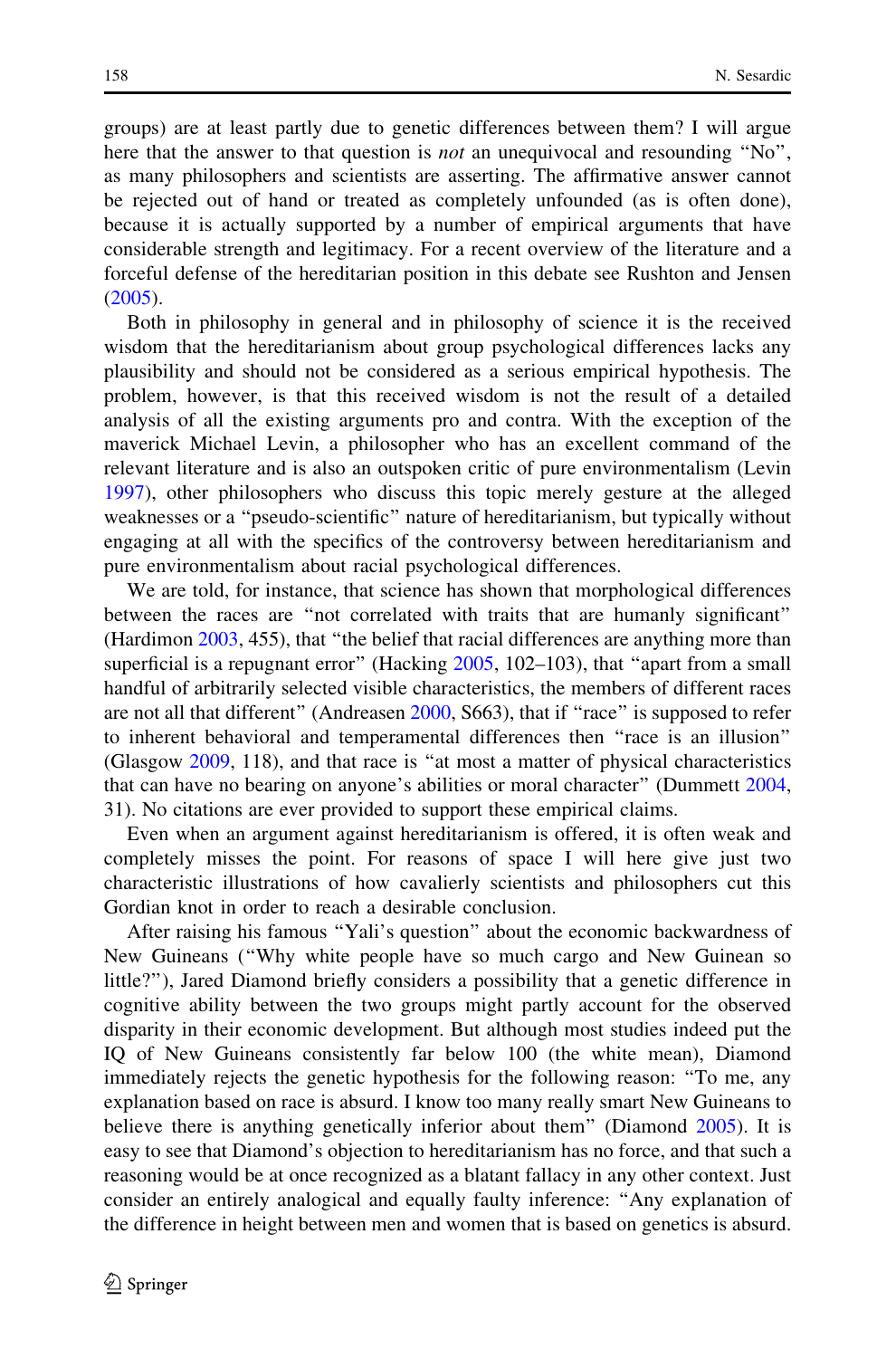I know too many tall women to believe that there is anything genetic about their comparatively lower height''.

Another illustration is related to a well known fact that, statistically, the incidence of criminal activity is significantly higher in some racial groups than others. How can this be explained? Is this entirely the result of different environmental influences, or is at least a part of that disparity perhaps due to genetic differences between the two groups? There is a huge literature on this issue, which is notoriously dominated by uncertainties and honest disagreements among social scientists. Philip Kitcher, however, proposes a quick resolution of this debate: ''Young men with dark skin are not more likely to commit crime because of the darkness of the skin or because the alleles that code for proteins that increase melanin concentrations in the skin have some psychological side effect, but because they are poor, undereducated, given fewer opportunities, and so on'' (Kitcher [2007,](#page-18-0) 310). Notice how hereditarianism is presented here in a wildly implausible form as hypothesizing that a disposition toward criminal behavior is perhaps caused by the darkness of the skin (?) or is just a side-effect of those alleles that increase melanin concentration. Needless to say, no scholar has ever defended such a silly explanation.

Similarly, Kitcher writes elsewhere: ''Unless we are profoundly deceived, there are some readily identifiable features of the physical and social environment that have major impact: rates of crime are much higher in decaying inner cities, but I doubt that there is a 'violence' allele that has the pleiotropic effect of sending its bearers into grim urban environments" (Kitcher [2003](#page-18-0), 294).

Again, Kitcher presents the debate between the two rival explanations of criminality in such a way that his environmentalist hypothesis has a certain air of plausibility, while the genetic causal scenario he considers is too crude to deserve any discussion. "Is there a *single gene* that both causes its bearer to become violent and also sends him to live in a decaying inner city?'' Well, no!

Pitting an initially promising environmentalist account against a glaringly ridiculous hereditarian alternative creates the appearance that the debate is effectively over and that only people with some sinister non-cognitive motivation could continue to support a genetic explanation. With one side in the controversy being distorted beyond recognition and pictured as a ludicrous non-starter, the other side wins by default.

It is precisely in this way, through a highly tendentious presentation and without making any connection with the relevant scholarly literature, that the received wisdom about the absolute defeat of hereditarianism has spread across philosophy as a field with such intensity that even people with no demonstrated expertise in biology, psychology or behavior genetics feel entitled and confident enough to inform the public about the ''correct'' scientific view.

For instance, on the website AskPhilophers.org, where a group of highly respected philosophers answers questions about various philosophy-related issues, someone recently asked: ''If people of different races can have clear physical difference (appearance, or even immunities to certain diseases), could this not also mean there could be differences in ability to learn, or mental differences altogether?''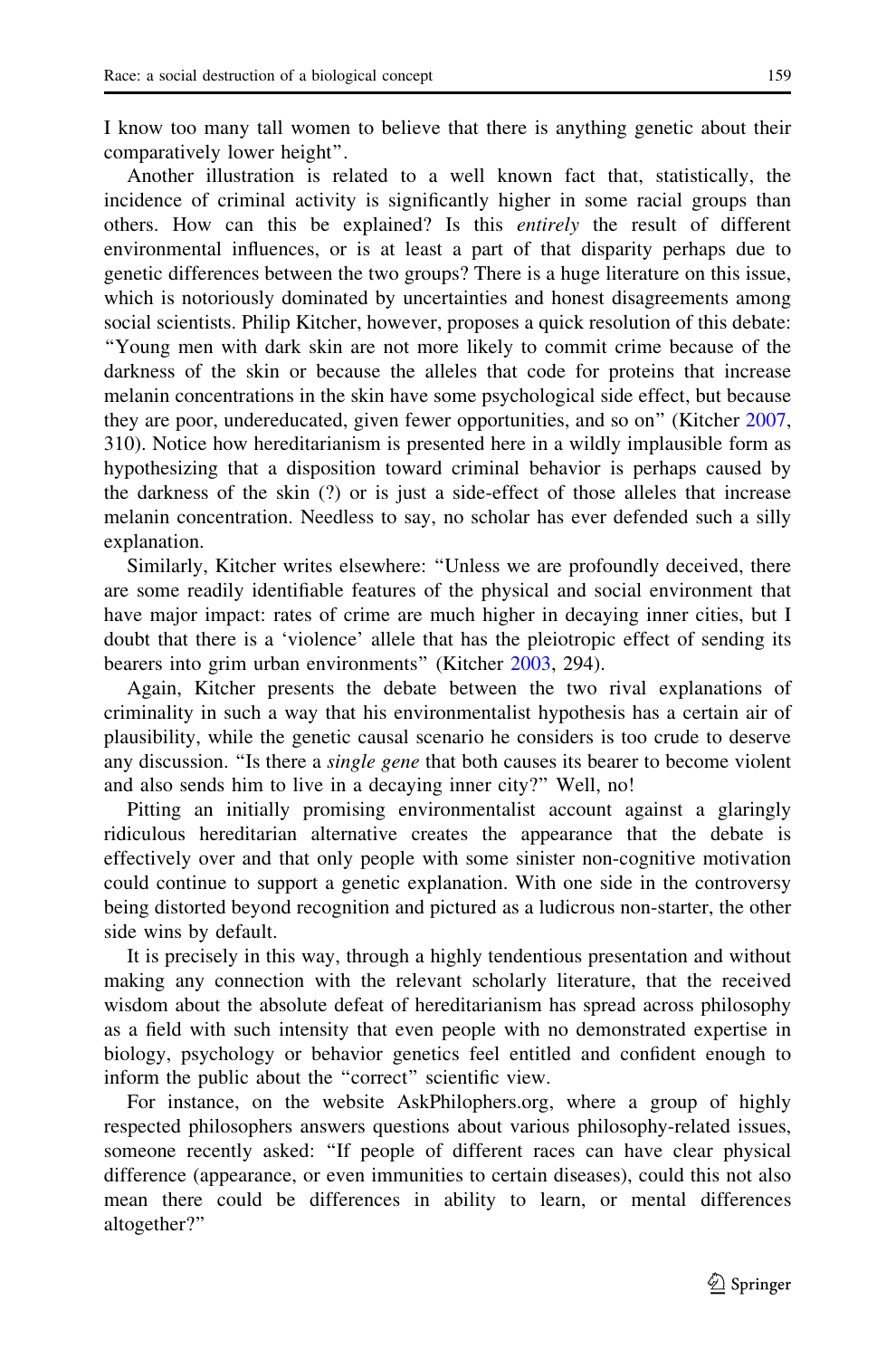<span id="page-17-0"></span>A very brief answer that left no room for doubt came from Richard Heck, a leading philosopher of language and logic: "Of course there *could* be all kinds of differences between races, including differences in native intelligence, ability to learn, and so forth. The only significant question is whether there are such differences, and there has never been any decent reason to believe that there are'' (the last emphasis mine).

Despite the authoritative tone of voice, Heck has never published anything even remotely related to the topic of racial differences in IQ. Nor is there any indication that he is sufficiently acquainted with pertinent research to be in the position to make such a sweeping condemnation of one whole side in this long raging scientific controversy. Besides, Heck's claim that there has never been any decent reason to accept hereditarianism in this debate is hard to square with the fact that the view he dismisses so hastily has been supported not only by the big names in the history of biology like Charles Darwin, H. J. Muller, R. A. Fisher, J. B. S. Haldane, A. H. Sturtevant, Julian Huxley, W. D. Hamilton, James Watson and Francis Crick, but also by many reputable and very sophisticated contemporary scholars like Arthur Jensen, Linda Gottfredson, John Loehlin, Richard Herrnstein, Charles Murray, David Rowe, Vincent Sarich, David Bartholomew, James Crow, etc. Now it is possible, of course, that all these scientists were just motivated by visceral racism and that they had ''no decent reasons'' for their views, but I will assume that this possibility should not be taken seriously.

# Conclusion

My aim in this paper was not to prove the biological reality of race. Rather, more modestly, I have tried to show that typical attempts to disconnect the concept of race from genetics have too quickly and too uncritically been accepted by many ''race critics'', including most philosophers of science who have discussed this issue. The arguments for deconstructing race are fundamentally unsound because they ignore, misinterpret or distort relevant scientific facts. Therefore, it is time to abandon the mantra about the biological meaninglessness of race. Instead of wasting our time on "refuting" straw-man positions dredged from a distant past or from fiction, we should deal with the strongest contemporary attempts to rehabilitate race that are scientifically respectable and genetically informed. Philosophers (and others) have too long tried to destroy the scientific notion of race in different ways; the point, however, is to understand it.

Acknowledgments I would like to thank Rafael DeClercq, A. W. F. Edwards, Charles Murray, Alex Rosenberg, Omri Tal and Jiji Zhang for useful comments on earlier drafts.

#### References

Andreasen RO (1998) A new perspective on the race debate. Br J Philos Sci 49:199–225 Andreasen RO (2000) Race: biological reality or social contract? Philos Sci 67:S653–S666 Andreasen RO (2004) The cladistic race concept: a defense. Biol Philos 19:425–442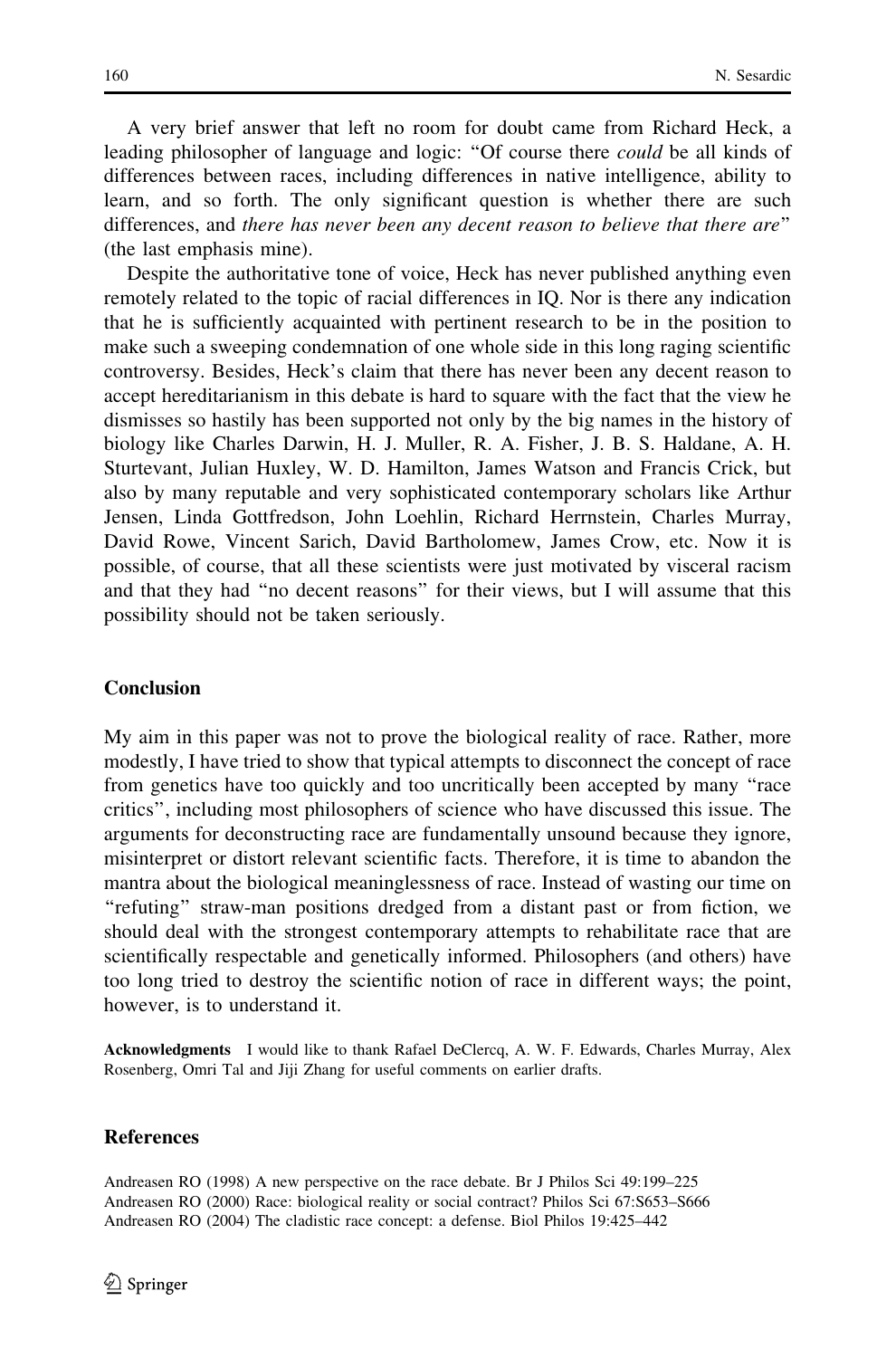- <span id="page-18-0"></span>Andreasen RO (2005) The meaning of 'race': folk conceptions and the new biology of race. J Philos 102:94–106
- Andreasen RO (2008) The concept of race in medicine. In: Ruse M (ed) The Oxford handbook of philosophy of biology. Oxford University Press, Oxford
- Appiah KA (1990) Racisms. In: Goldberg DT (ed) Anatomy of racism. University of Minnesota Press, Minneapolis
- Appiah KA (1996) Race, culture, identity: misunderstood connections. In: Peterson GB (ed) The Tanner lectures on human values, vol 17. University of Utah Press, Salt Lake City, pp 51–136
- Appiah KA (1999) Why there are no races. In: Harris L (ed) Racism. Humanity Press, Amherst

Appiah KA (2006) How to decide if races exist. Proc Aristot Soc 106:363–380

- Appiah KA, Gutman A (1998) Color conscious. Princeton University Press, Princeton
- Barbujani G (2005) Human races: classifying people vs understanding diversity. Curr Genomics 6:215–226
- Block NJ (1995) How heritability misleads about race. Cognition 56:99–128
- Blumenbach JF (2005) On the natural variety of mankind. Adamant Media Corporation, Boston
- Bodmer WF, Cavalli-Sforza LL (1976) Genetics, evolution and man. W. H. Freeman, San Francisco
- Bonham VL et al (2005) Race and ethnicity in the genome era: the complexity of the constructs. Am Psychol 60:9–15
- Brown RA, Armelagos G (2001) Apportionment of racial diversity: a review. Evol Anthropol 10:34–40
- Brues AM (1990) The once and future diagnosis of race. In: Gill GW, Rhine S (eds) Skeletal attributions of race. Maxwell Museum of Anthropology, Albuquerque
- Cavalli-Sforza LL et al (1994) The history and geography of human genes. Princeton University Press, Prinnceton
- Collins FS (2004) What we do and don't know about 'race', 'ethnicity', genetics and health at the dawn of the genome era. Nat Genet 36:S13–S15
- Diamond J (1994) Race without color. Discover (November): 82–89
- Diamond J (2005) Guns, germs and steel. PBS. Accessed 12 May 2009, [http://video.google.com/](http://video.google.com/videoplay?docid=-4008293090480628280) [videoplay?docid=-4008293090480628280](http://video.google.com/videoplay?docid=-4008293090480628280)
- Dummett M (2004) The nature of racism. In: Levine MP, Pataki T (eds) Racism in mind. Cornell University Press, Ithaca
- Edwards AWF (2003) Human genetic diversity: Lewontin's fallacy. BioEssays 25:798–801
- Edwards AWF (undated) Race, reason and rubbish. Unpublished manuscript
- Gill GW (1990) Introduction. In: Gill GW, Rhine S (eds) Skeletal attribution of race. Maxwell Museum of Anthropology, Albuquerque
- Gill GW (2000) Does race exist? A proponent's perspective. PBS. Accessed 8 May 2009, [http://www.](http://www.pbs.org/wgbh/nova/first/gill.html) [pbs.org/wgbh/nova/first/gill.html](http://www.pbs.org/wgbh/nova/first/gill.html)
- Gissis SB (2008) When is 'race' a race? 1946–2003. Stud Hist Philos Biol Biomed Sci 39:437–450
- Gitschier J (2005) The whole side of it—an interview with Neil Risch. PLoS Genet 1:3–5
- Glasgow J (2009) A theory of race. Routledge, New York
- Hacking I (2005) Why race still matters. Daedalus (Winter): 102–116
- Hacking I (2006) Genetics, biosocial groups and the future of identity. Daedalus (Fall): 81–95
- Hardimon M (2003) The ordinary concept of race. Journal of Philosophy 100:437–455
- Harpending HC (2000) Review of taboo: why black athletes dominate sports and why we're afraid to talk about it. Popul Environ 22:83–89
- Haslanger S (2005) You mixed? Racial identity without racial biology. In: Haslanger S, Witt C (eds) Adoption matters: philosophical and feminist essays. Cornell University Press, Ithaca
- Hull D (1998) Species, subspecies, and races. Soc Res 65:351–367
- James M (2008) Race. Stanford Encyclopedia of Philosophy. Accessed 1 May 2009, [http://plato.](http://plato.stanford.edu/entries/race/) [stanford.edu/entries/race/](http://plato.stanford.edu/entries/race/)
- Kitcher P (2003) In Mendel's mirror: philosophical refelections on biology. Oxford University Press, Oxford
- Kitcher P (2007) Does 'race' have a future? Philos Public Aff 35(4):293–317
- Klein J, Takahata N (2002) Where do we come from? The molecular evidence for human descent. Springer, Berlin
- Konigsberg LW et al (2009) Estimation and evidence in forensic anthropology: sex and race. Am J Phys Anthropol 139:77–90
- Levin M (1997) Why race matters. Praeger, New York
- Lewontin RC (1972) The apportionment of human diversity. Evol Biol 6:381–398